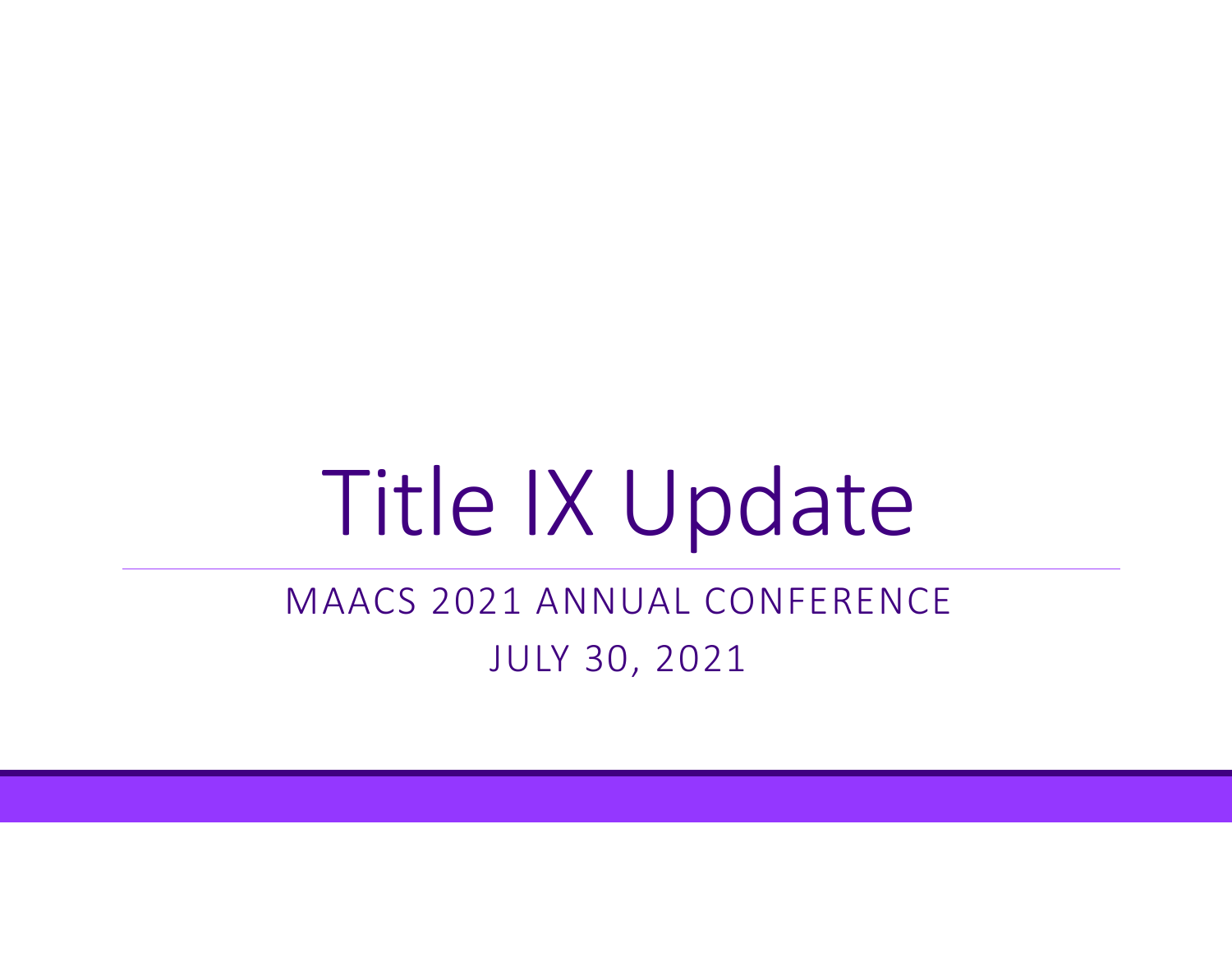## Overview

DISCLAIMER: The material presented is intended for information purposes only. It is not intended as professional advice and should not be construed as such. The material presented is included with the understanding and agreement that DeLuca Law LLC and Rouse Frets White Goss Gentile Rhodes, P.C. are not engaged in rendering legal or other professional services by presenting this material. The services of a competent professional should be sought if legal or other specific expert assistance is required. These presentation materials and the information provided herein have not been reviewed and/or approved by the U.S. Department of Education or any other governmental agency. Any unauthorized use of material contained herein is at the user's own risk. Transmission of the information and material herein is not intended to create, and receipt does not constitute, an agreement to create a client relationship with DeLuca Law LLC, Rouse Frets White Goss Gentile Rhodes, P.C., or any member thereof. DeLuca Law LLC and Rouse Frets White Goss Gentile Rhodes, P.C. do not necessarily sponsor, endorse or otherwise approve of the materials appearing in such sites.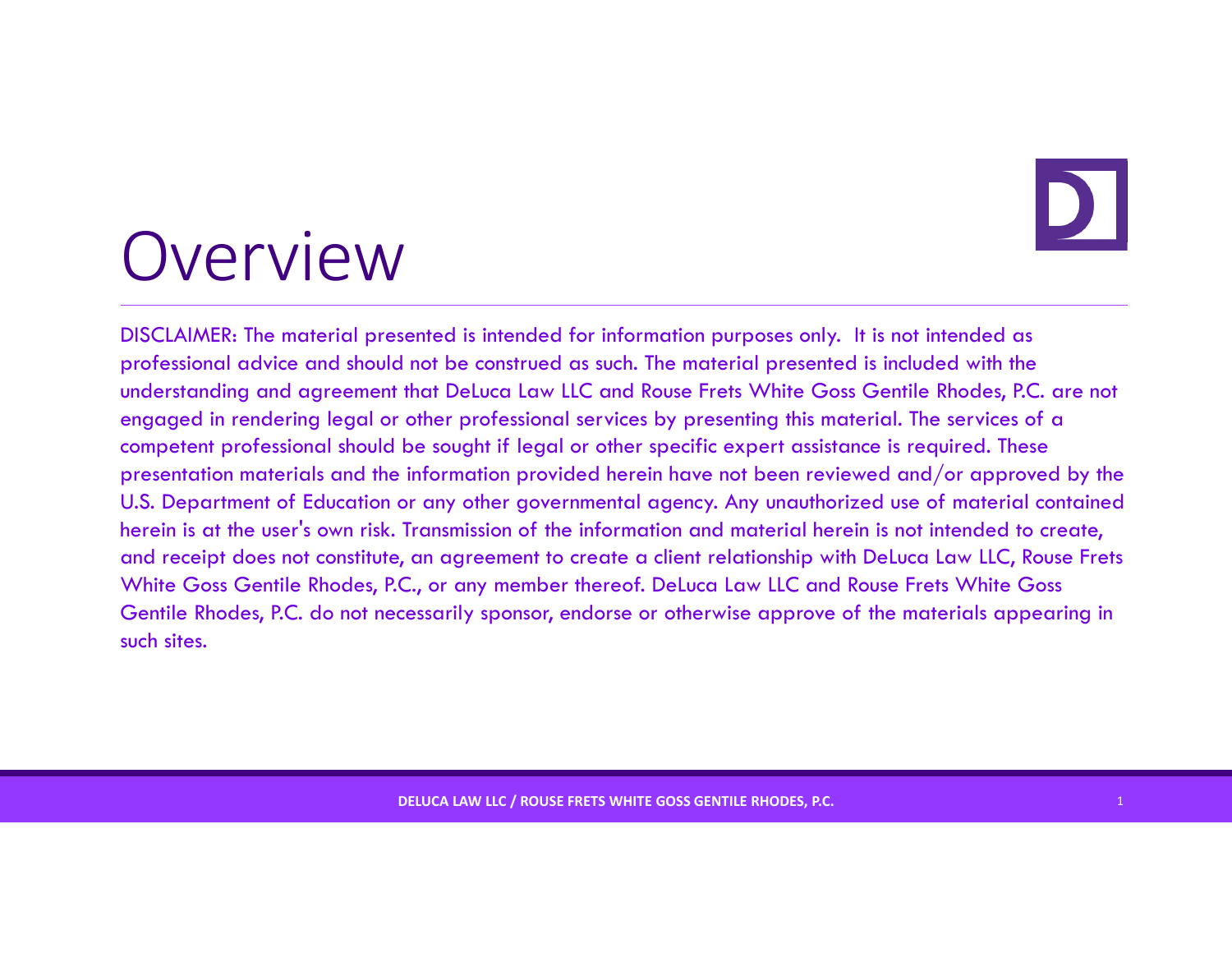

## **Title IX - Clery Act Timeline**



**DELUCA LAW LLC / ROUSE FRETS WHITE GOSS GENTILE RHODES, P.C.** <sup>2</sup>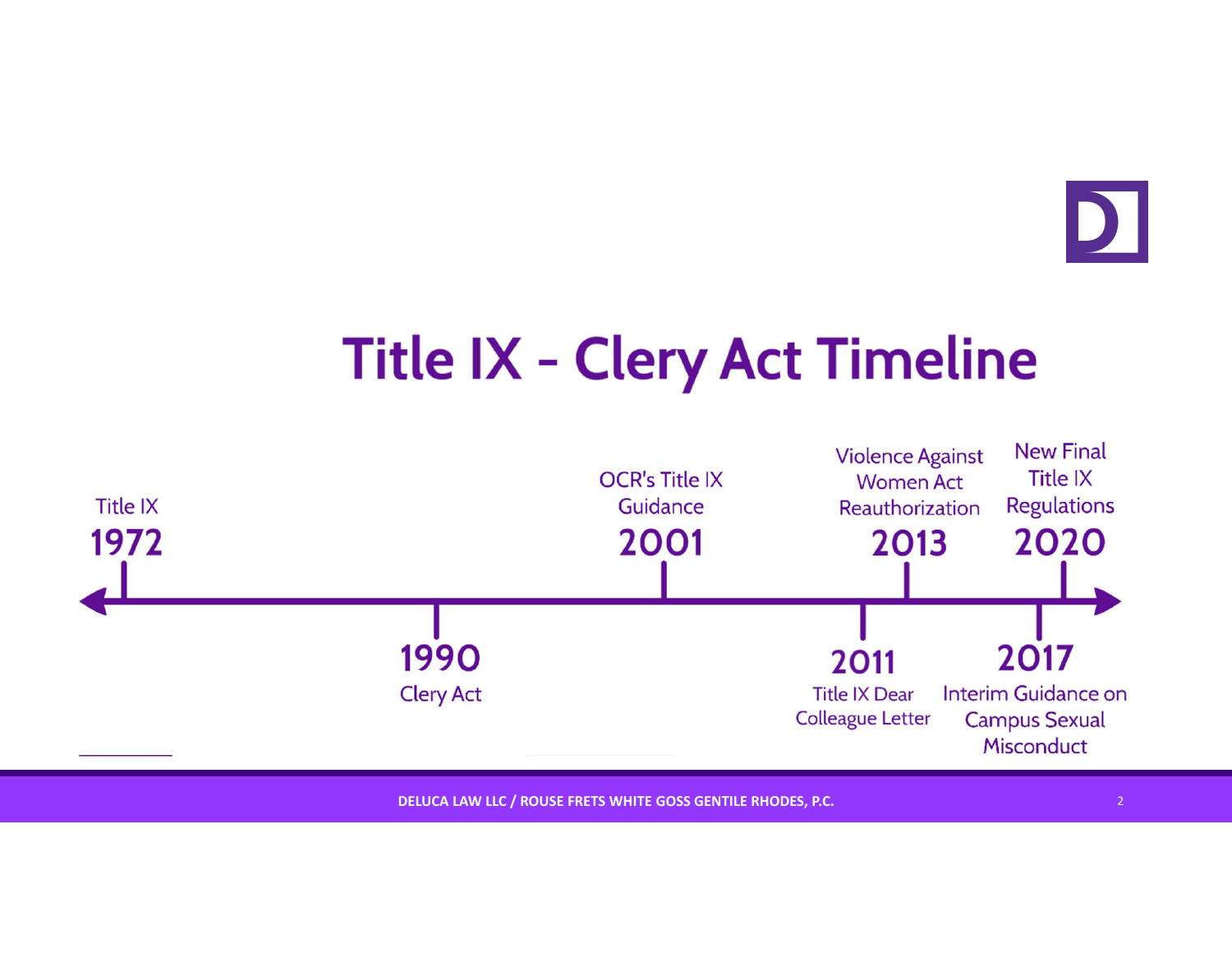## Before we get too far . . .

#### **Executive Order 14021, 86 Fed. Reg. 13,803 (March 11, 2021)**

[A]II students should be guaranteed an educational environment free from discrimination on the basis<br>of sex. including discrimination in the form of sexual harassment. which encompasses sexual violence. of sex, including discrimination in the form of sexual harassment, which encompasses sexual violence,<br>and including discrimination on the basis of sexual orientation or gender identity.

#### **Letter to Stakeholders (April 6, 2021)**

OCR is undertaking a comprehensive review of the Department's existing regulations, orders, guidance, policies, and any other similar agency actions, including the amendments to the Department's Title IX regulations that took effect on August 14, 2020

- Public hearings held June 7 to 11, 2021
- OCR issued <sup>a</sup> 67‐page question‐and‐answer document in July 2021
- At this time, the Title IX regulations as amended in 2020 remain in effect
- Expect NPRM for new Title IX regulations (maybe???) in May 2022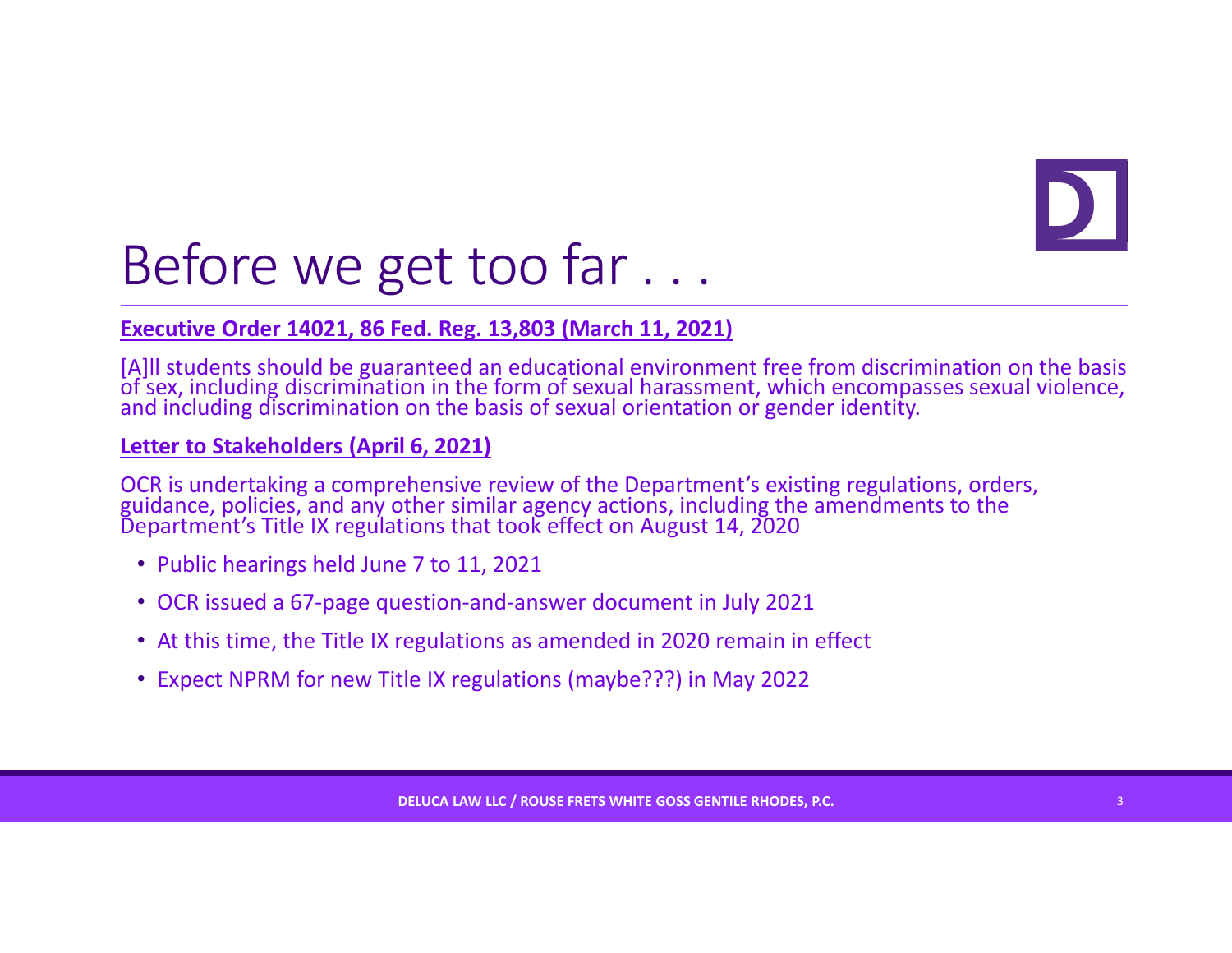### Transgender Students

Joint Dear Colleague Letter issued by DOJ & ED on 5/13/16

- Treated <sup>a</sup> student's gender identity as the student's sex for Title IX purposes
- School could not treat <sup>a</sup> transgender student differently from the way it treated other students of the same gender identity
- A school's failure to treat students consistent with their gender identity may have created or contributed to <sup>a</sup> hostile environment in violation of Title IX

JOINT DOJ & ED LETTER WITHDRAWN BY TRUMP ADMINISTRATION 2/17/17

NOTE: March 2021 Executive Order guarantees education environment free from discrimination on the basis of gender identity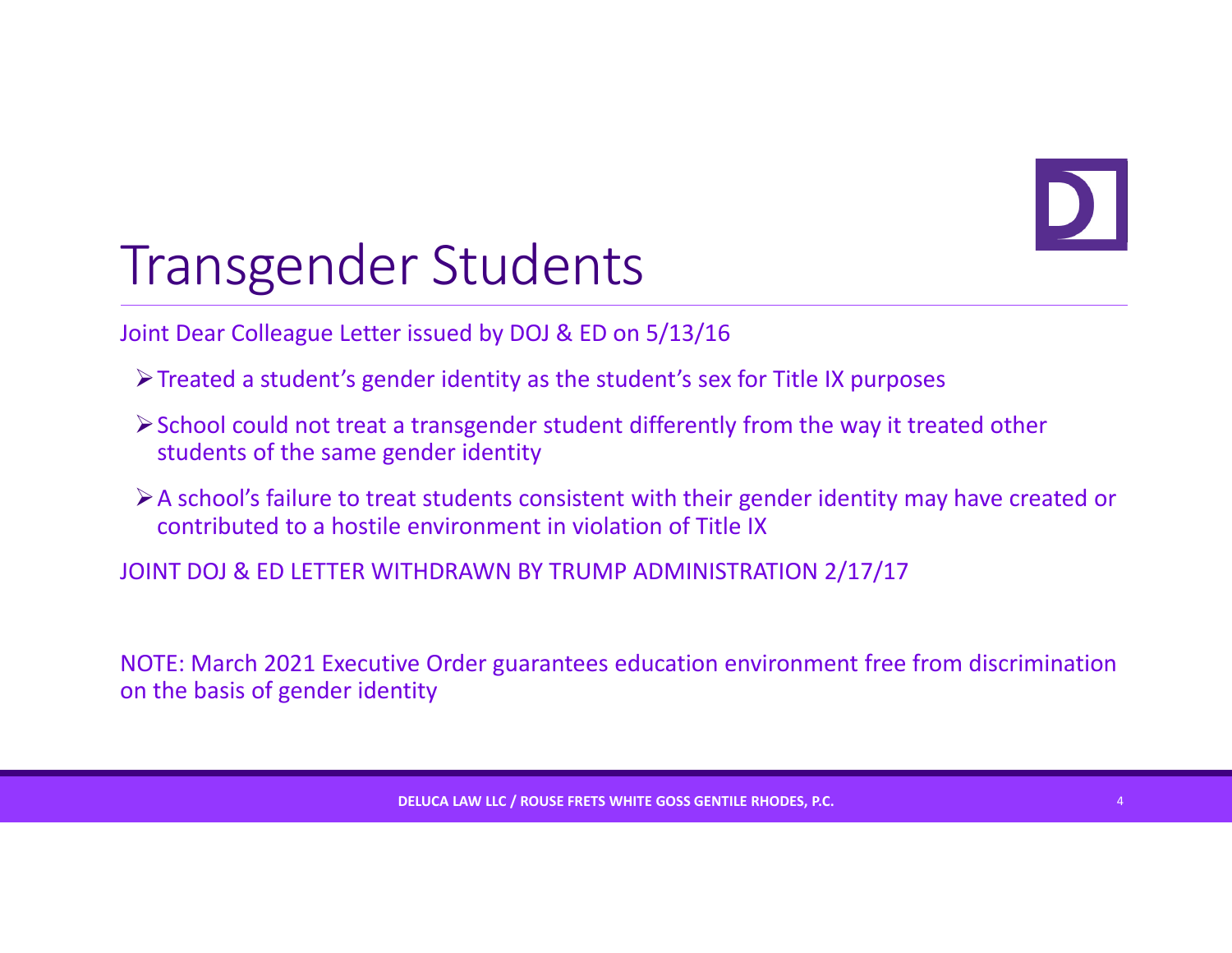#### Transgender Students

#### **OCR Notice of Interpretation ‐ Published in Federal Register June 22, 2021**

In 2020, the Supreme Court in Bostock v. Clayton County, 140 S. Ct. 1731, 590 U.S. \_\_\_\_ (2020), concluded that discrimination based on sexual orientation and discrimination based on gender identity inherently involve treating individuals differently because of their sex.

It reached this conclusion in the context of Title VII of the Civil Rights Act, which prohibits sex discrimination in employment.

The Department issued this Interpretation to make clear that the Department interprets Title IX's prohibition on sex discrimination to encompass discrimination based on sexual orientation and gender identity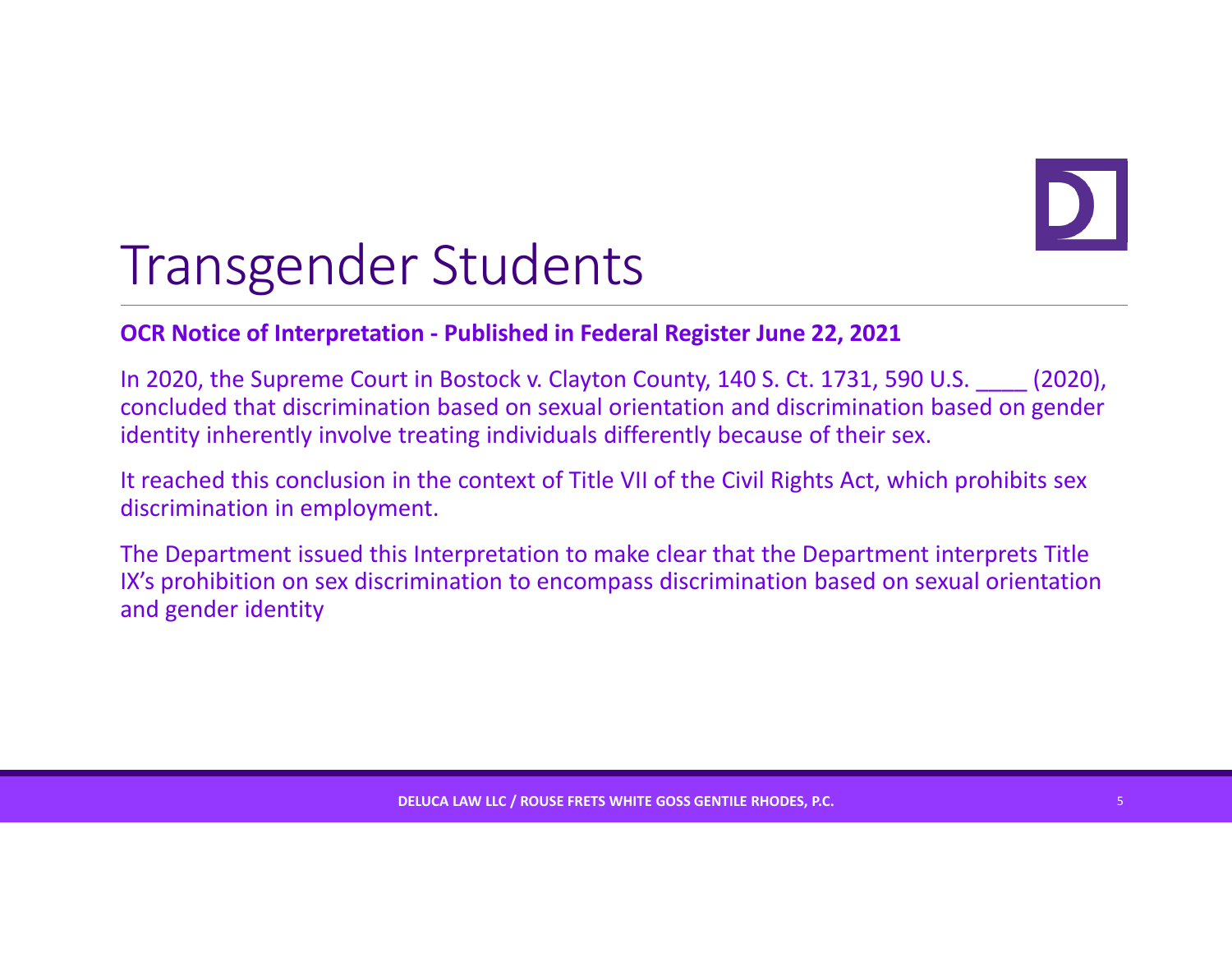## Transgender Students

#### **OCR Letter to Educators on Title IX's 49th Anniversary (June 23, 2021)**

OCR will fully enforce Title IX to prohibit discrimination based on sexual orientation and gender identity in education programs and activities that receive Federal financial assistance from the Department.

#### **OCR/DOJ published Fact Sheet: Confronting Anti‐LGBTQI+ Harassment in Schools**

ed.gov/about/offices/list/ocr/lgbt.html

#### **Additional information and resources for LGBTQI+ students:**

ed.gov/about/offices/list/ocr/docs/ocr‐factsheet‐tix‐202106.pdf

**DELUCA LAW LLC / ROUSE FRETS WHITE GOSS GENTILE RHODES, P.C.** <sup>6</sup>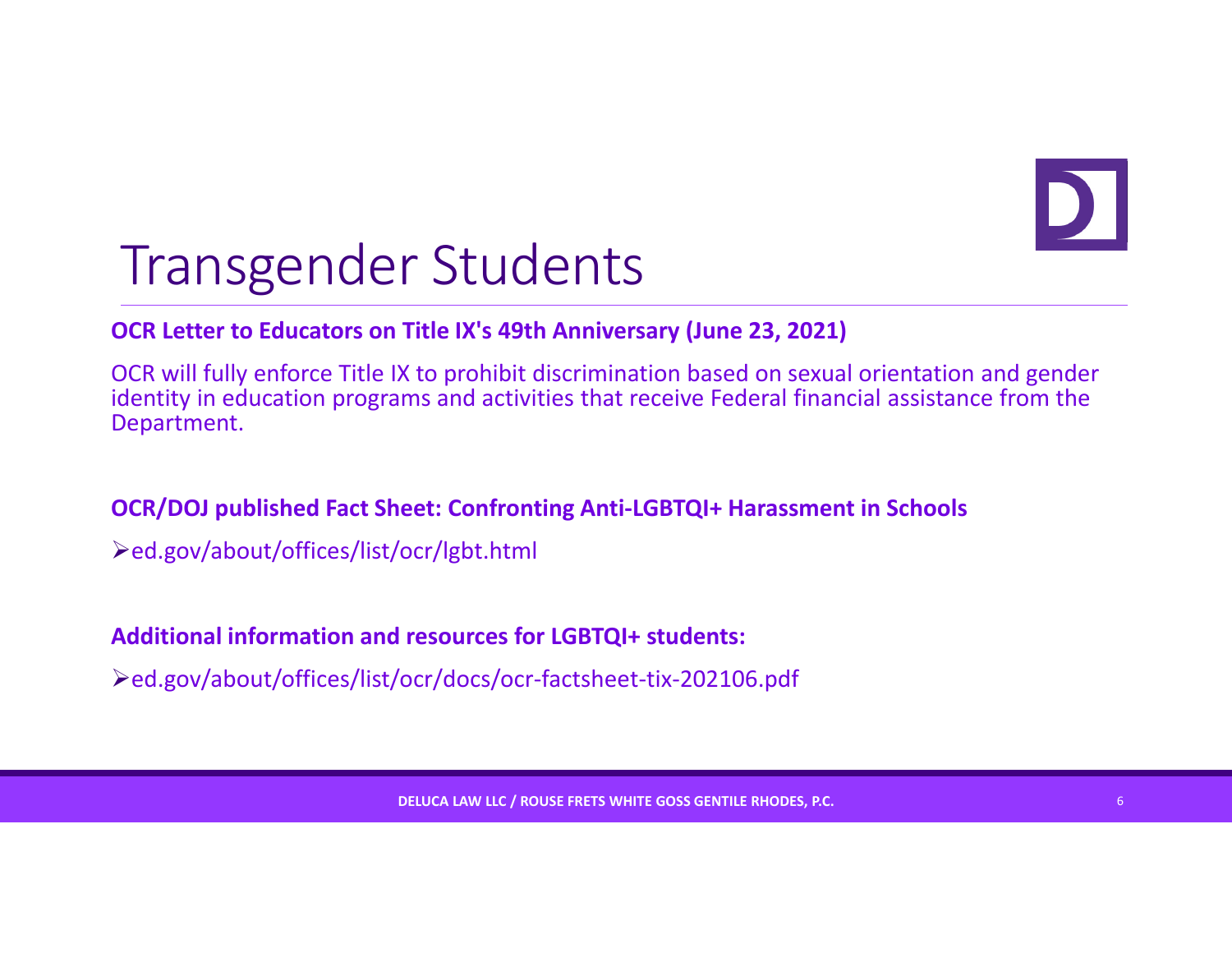

### New Title IX Regulations

Final Rule Published May 6, 2020 Effective date August 14, 2020

"This new regulation requires schools to act in meaningful ways to support survivors of sexual misconduct, without sacrificing important safeguards to ensure <sup>a</sup> fair and transparent process. We can and must continue to fight sexual misconduct in our nation's schools, and this rule makes certain that fight continues."

*- U.S. Secretary of Education Betsy DeVos, Press Release May 6, 2020*

**DELUCA LAW LLC / ROUSE FRETS WHITE GOSS GENTILE RHODES, P.C.** <sup>7</sup>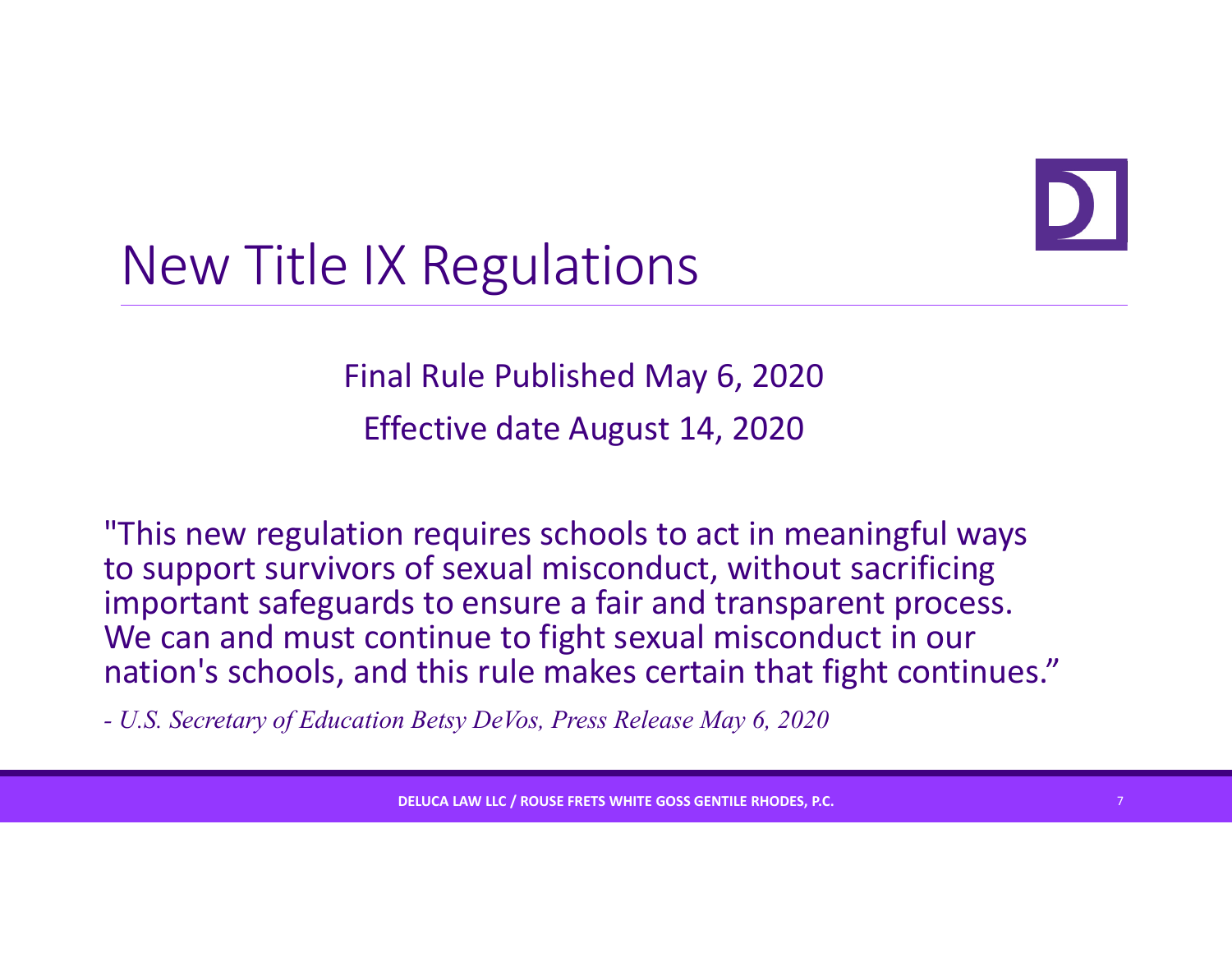## § 106.8 (b) Dissemination of Policy

Each recipient (i.e., Title IV institution) must:

- Provide notice that it does not discriminate on the basis of sex in the education program or activity that it operates;
- Prominently display the Title IX Coordinator contact information and grievance policy on its website, if any, and in each handbook or catalog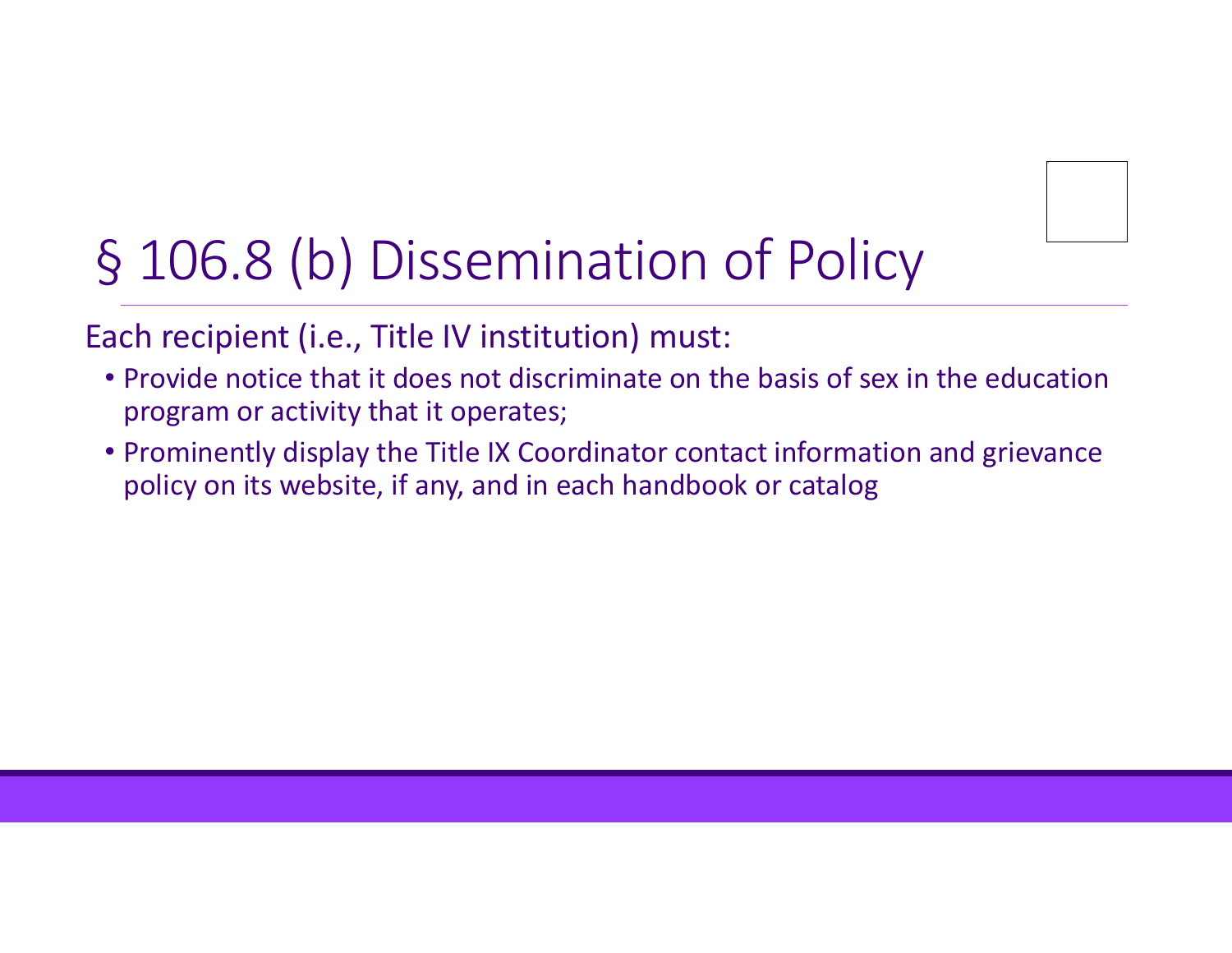#### § 106.8 (c) Adoption of Grievance Procedures

A recipient must adopt and publish grievance procedures that provide for the prompt and equitable resolution of student and employee Title IX complaints

A recipient must provide notice of the recipient's grievance procedures and grievance process, including how to report or file <sup>a</sup> complaint of sex discrimination, how to report or file <sup>a</sup> formal complaint of sexual harassment, and how the recipient will respond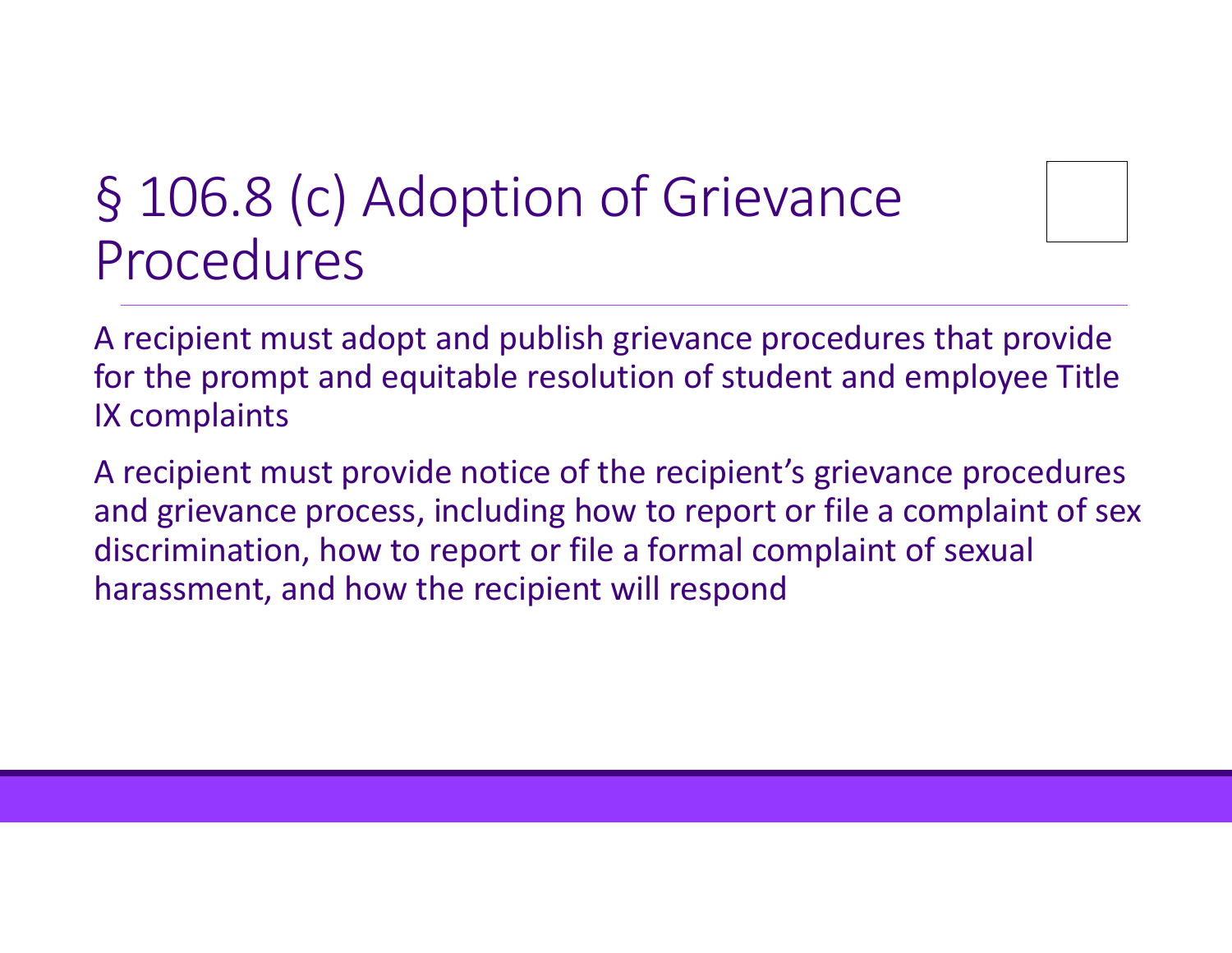

## § 106.30 Definitions

•*Actual knowledge* means notice of sexual harassment or allegations of sexual harassment to <sup>a</sup> recipient's Title IX Coordinator or any official of the recipient who has authority to institute corrective measures on behalf of the recipient, or to any employee of an elementary and secondary school

• Imputation of knowledge based solely on vicarious liability or constructive notice is insufficient to constitute actual knowledge. The mere ability or obligation to report sexual harassment or to inform <sup>a</sup> student about how to report sexual harassment, or having been trained to do so, does not qualify an individual as one who has authority to institute corrective measures on behalf of the recipient

•*Complainant* means an individual who is alleged to be the victim of conduct that could constitute sexual harassment

•*Consent.* The Department will not require recipients to adopt <sup>a</sup> particular definition of consent with respect to sexual assault,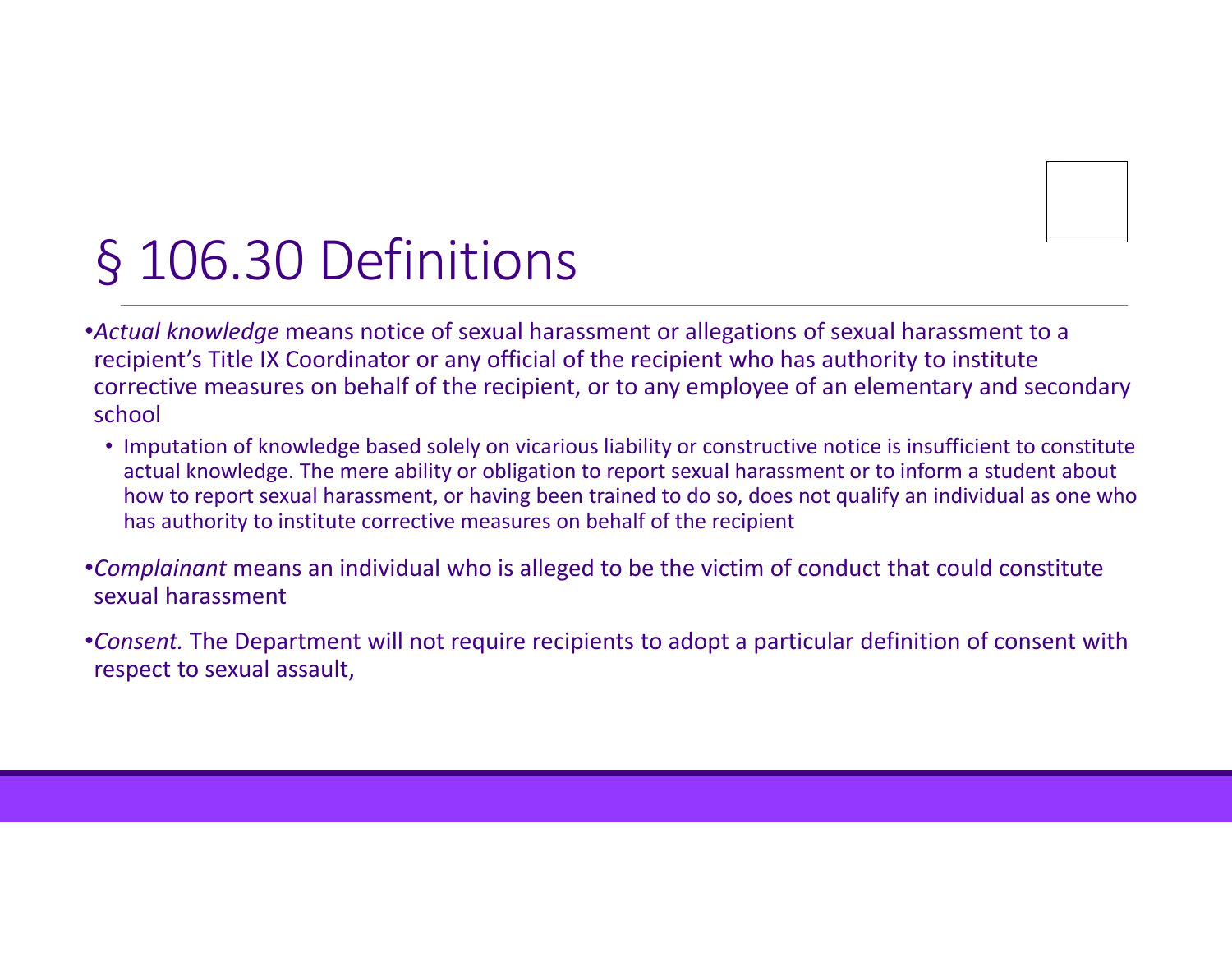

## § 106.30 Definitions

•*Formal complaint* means <sup>a</sup> document filed by <sup>a</sup> complainant or signed by the Title IX Coordinator alleging sexual harassment against <sup>a</sup> respondent and requesting that the recipient investigate the allegation of sexual harassment

- At the time of filing <sup>a</sup> formal complaint, <sup>a</sup> complainant must be participating in or attempting to participate in the education program or activity of the recipient with which the formal complaint is filed
- •*Respondent* means an individual who has been reported to be the perpetrator of conduct that could constitute sexual harassment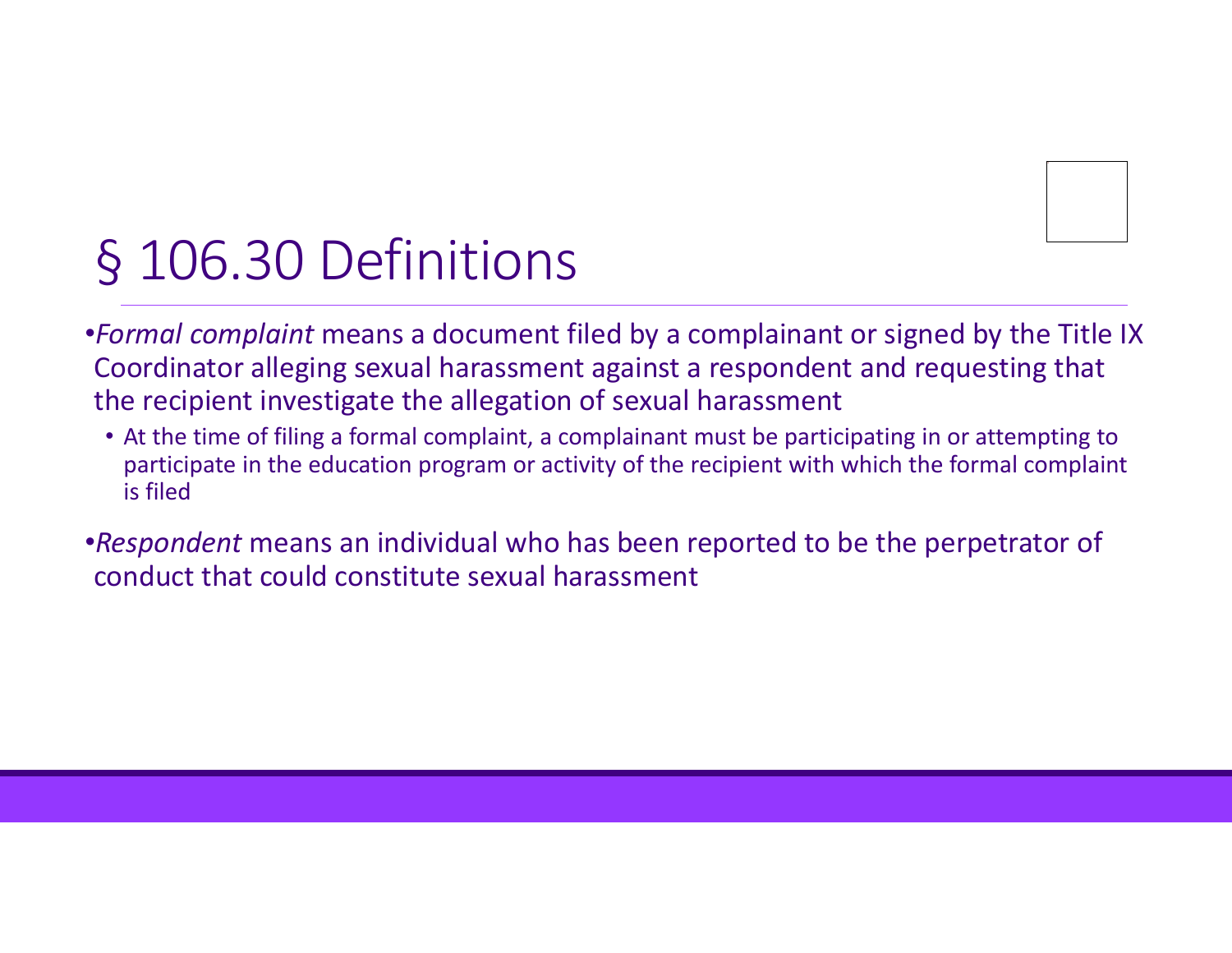

## § 106.30 Definitions

*Sexual harassment* means conduct on the basis of sex that satisfies one or more of the following:

(1) An employee of the recipient conditioning the provision of an aid, benefit, or service of the recipient on an individual's participation in unwelcome sexual conduct;

(2) Unwelcome conduct determined by <sup>a</sup> reasonable person to be so severe, pervasive, and objectively offensive that it effectively denies <sup>a</sup> person equal access to the recipient's education program or activity; or

(3) "Sexual assault," "dating violence," "domestic violence," or "stalking" as defined for VAWA purposes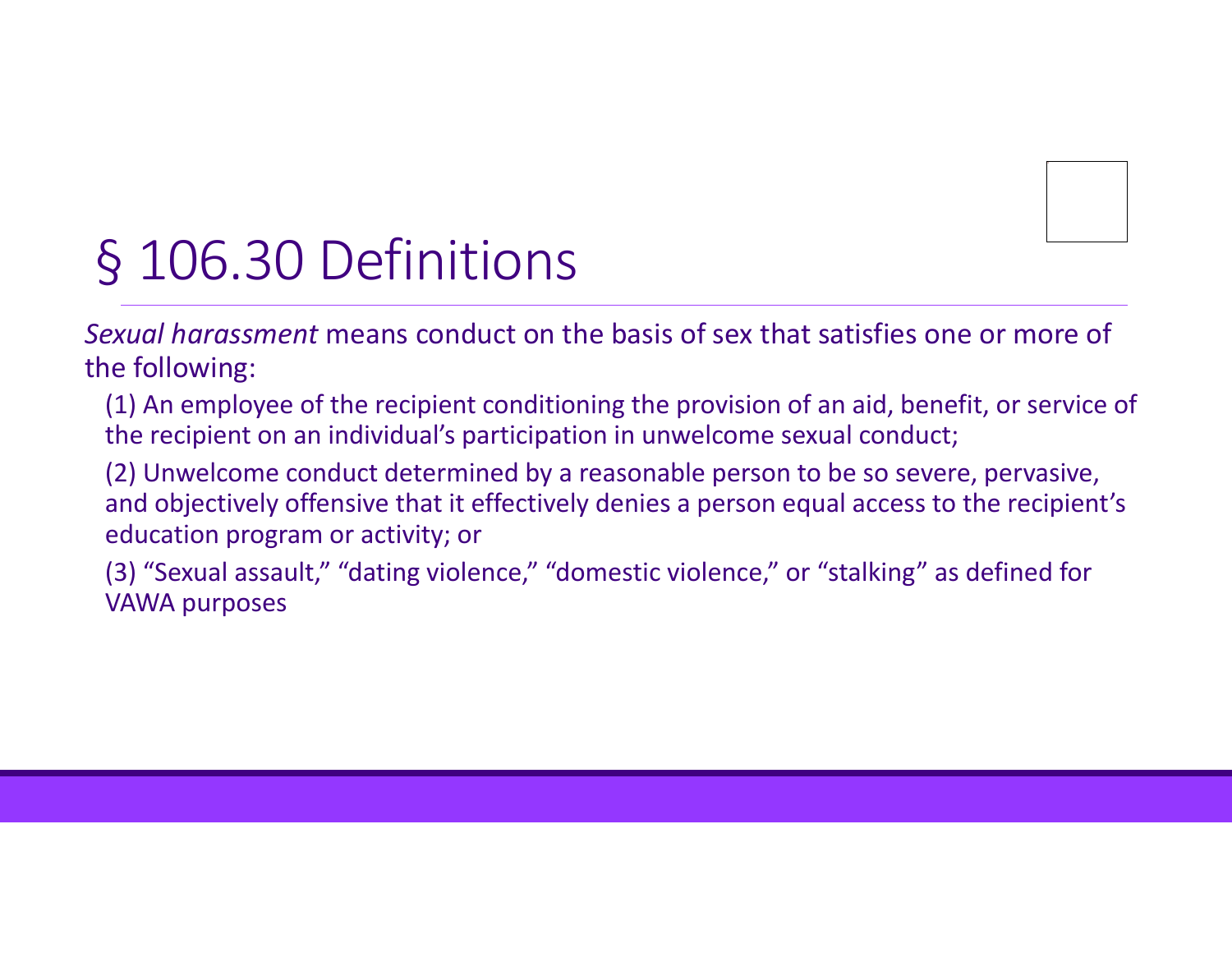#### 106.44 (a) General Response to Sexual Harassment

**A recipient with actual knowledge of sexual harassment in an education program or activity of the recipient against <sup>a</sup> person in the United States, must respond promptly in <sup>a</sup> manner that is not deliberately indifferent**

#### **A recipient is deliberately indifferent only if its response to sexual harassment is clearly unreasonable in light of the known circumstances**

- "Education program or activity" includes locations, events, or circumstances over which the recipient exercised substantial control over both the respondent and the context in which the sexual harassment occurs, and also includes any building owned or controlled by <sup>a</sup> student organization that is officially recognized by <sup>a</sup> postsecondary institution.
- A recipient's response must treat complainants and respondents equitably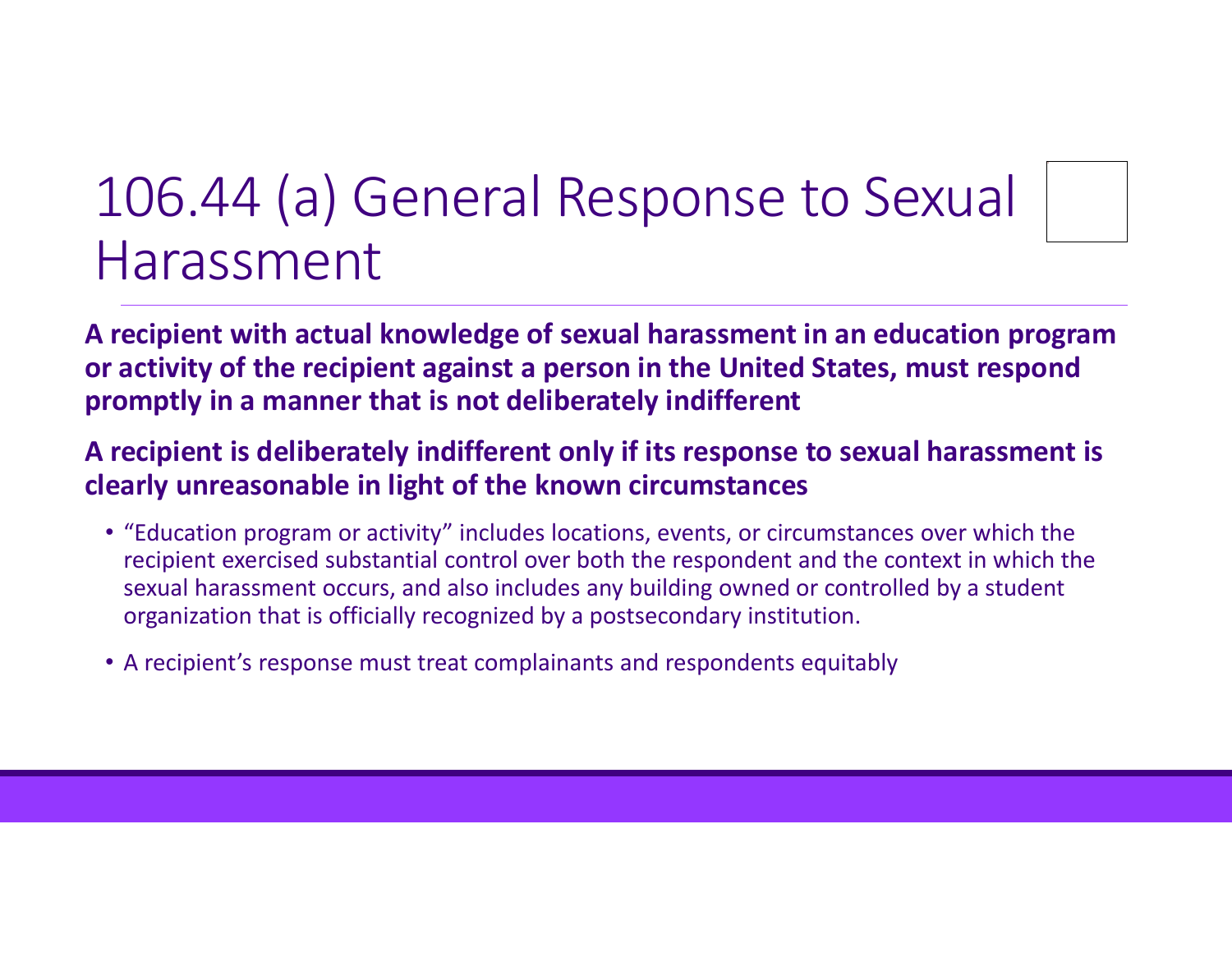#### 106.44 (a) General Response to Sexual Harassment

#### **Title IX Coordinator must promptly contact the complainant to discuss:**

- i. the availability of supportive measures,
- ii. consider the complainant's wishes with respect to supportive measures,
- iii. inform the complainant of the availability of supportive measures with or without the filing of <sup>a</sup> formal complaint, and
- iv. explain to the complainant the process for filing <sup>a</sup> formal complaint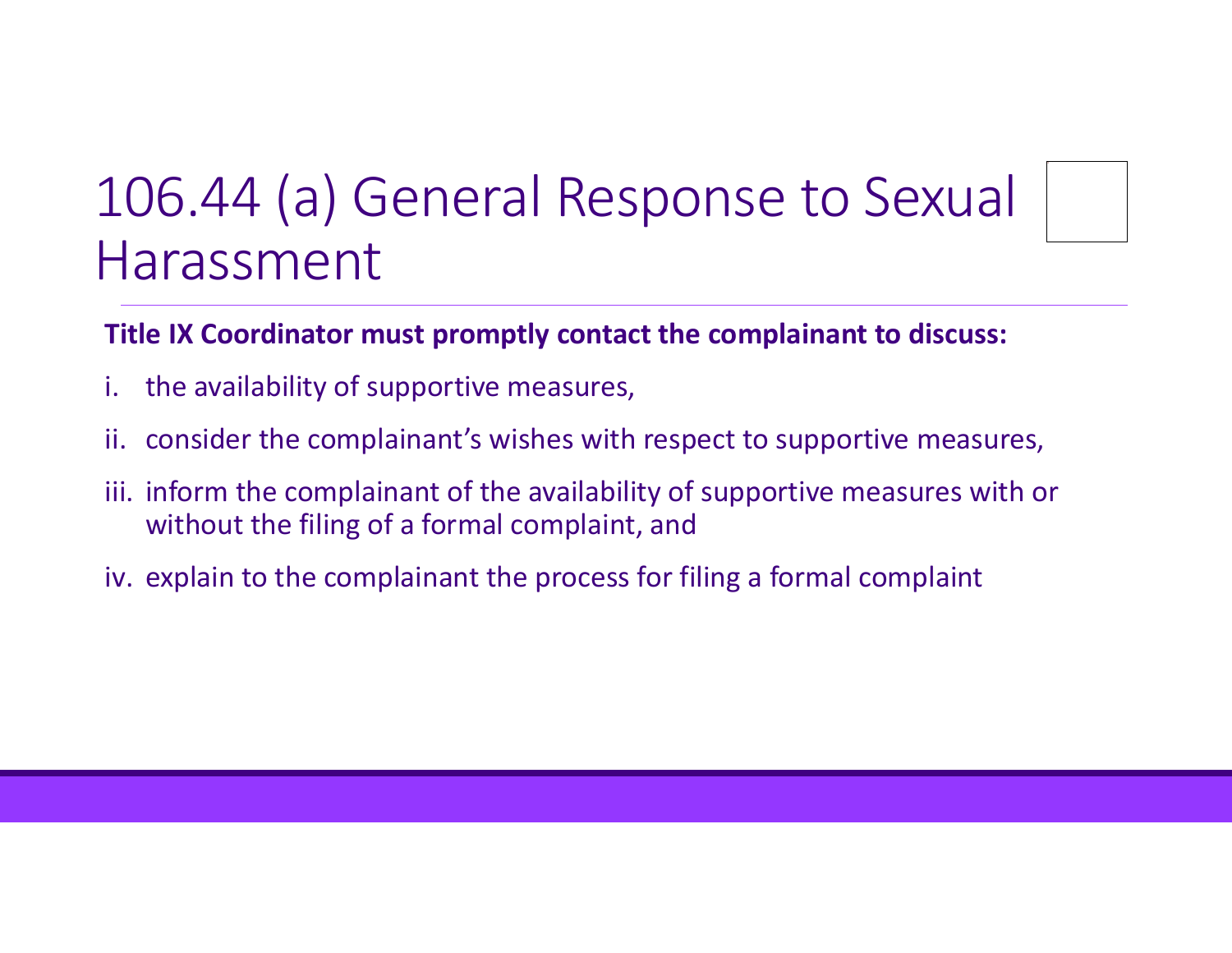

## Response to <sup>a</sup> Formal Complaint

#### **In response to <sup>a</sup> formal complaint, <sup>a</sup> recipient must follow <sup>a</sup> grievance process that complies with § 106.45. With or without <sup>a</sup> formal complaint, <sup>a</sup> recipient must comply with § 106.44(a)**

- *Emergency removal.* Recipient may remove <sup>a</sup> respondent from the recipient's education program or activity on an emergency basis, provided that the recipient undertakes an individualized safety and risk analysis, determines that an immediate threat to the physical health or safety of any student or other individual arising from the allegations of sexual harassment justifies removal, and provides the respondent with notice and an opportunity to challenge the decision immediately following the removal
- *Administrative leave.* Recipient may place <sup>a</sup> non‐student employee respondent on administrative leave during the pendency of <sup>a</sup> grievance process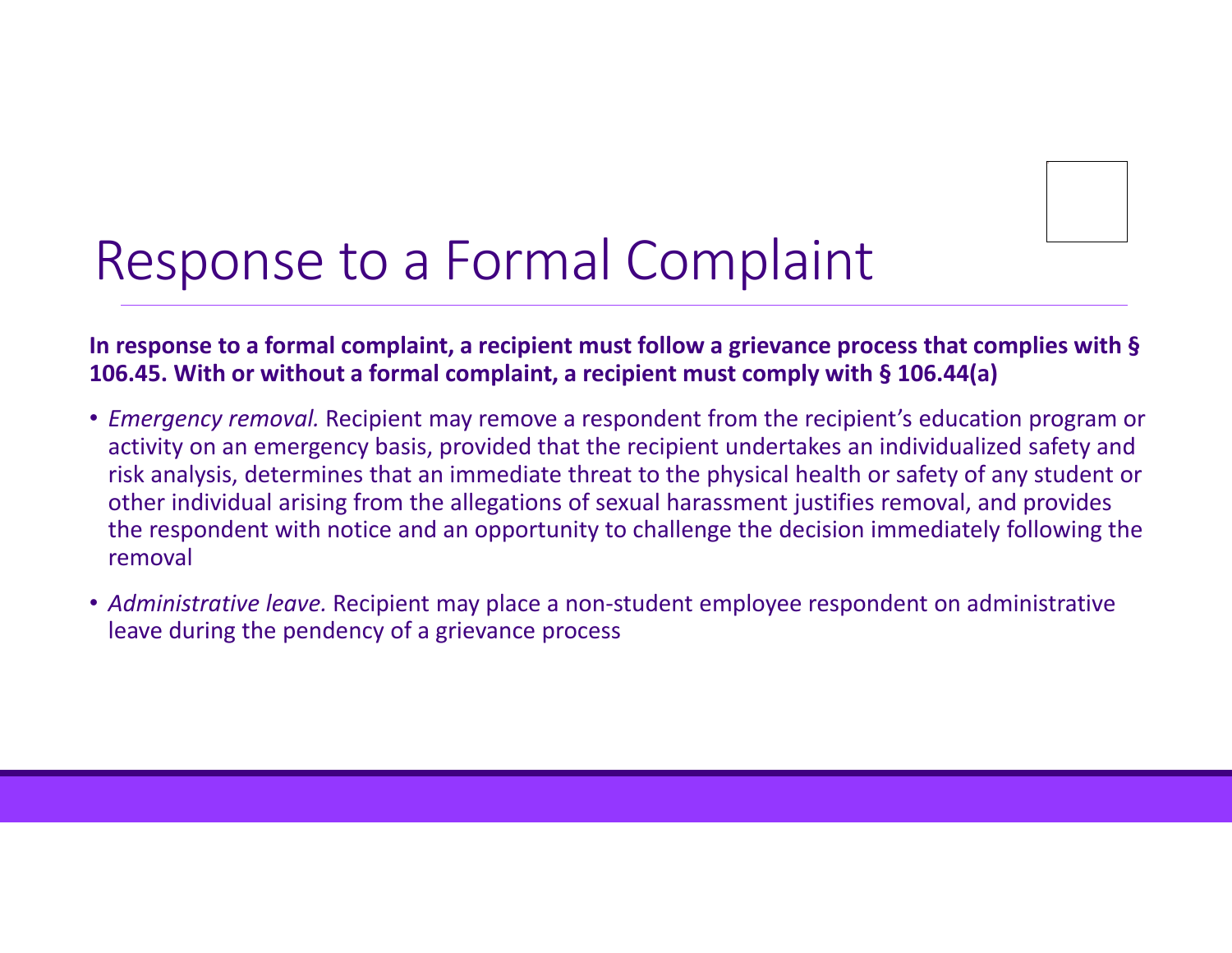#### § 106.45 (b)(1) Basic Requirements for Grievance Process

(i) Treat complainants and respondents equitably;

(ii) Require an objective evaluation of all relevant evidence;

(iii) Require that any individual designated by <sup>a</sup> recipient as <sup>a</sup> Title IX Coordinator, investigator, decision‐maker, or any person designated to facilitate an informal resolution process, not have <sup>a</sup> conflict of interest or bias. Title IX Coordinators, et. al. must receive proper training;

(iv) Include <sup>a</sup> presumption that the respondent is not responsible for the alleged conduct until <sup>a</sup> determination regarding responsibility is made at the conclusion of the grievance process;

(v) Include reasonably prompt time frames for conclusion of the grievance process;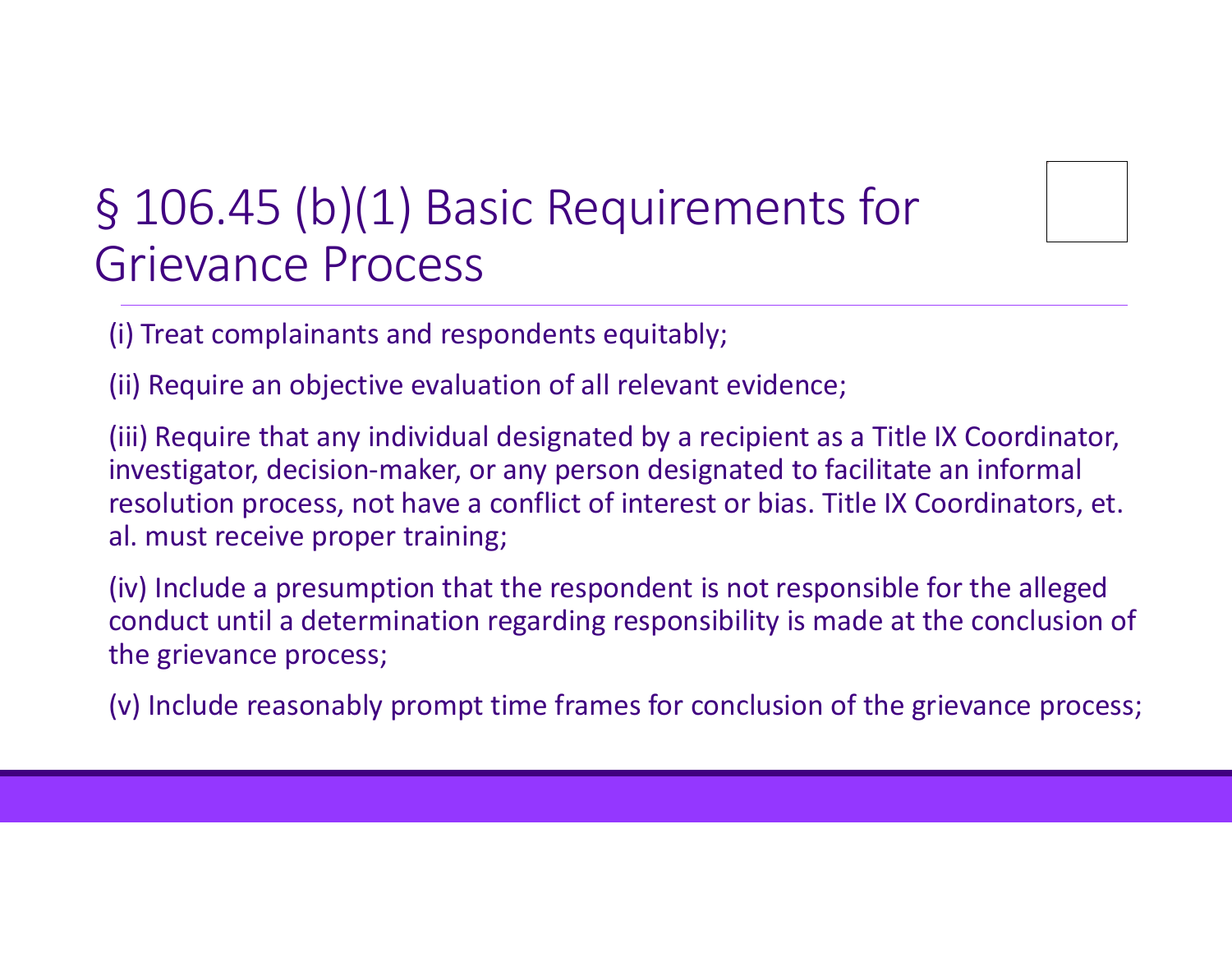#### § 106.45 (b)(1) Basic requirements for Grievance Process

(vi) Describe the range of possible disciplinary sanctions and remedies that the recipient may implement following any determination of responsibility;

(vii) State the standard of evidence to be used to determine responsibility (preponderance of the evidence or clear and convincing evidence);

(viii) Include the procedures and permissible bases for the complainant and respondent to appeal;

(ix) Describe the range of supportive measures available to complainants and respondents; and

(x) Not require, allow, rely upon, or otherwise use questions or evidence that constitute, or seek disclosure of, information protected under <sup>a</sup> legally recognized privilege, unless the person holding such privilege has waived the privilege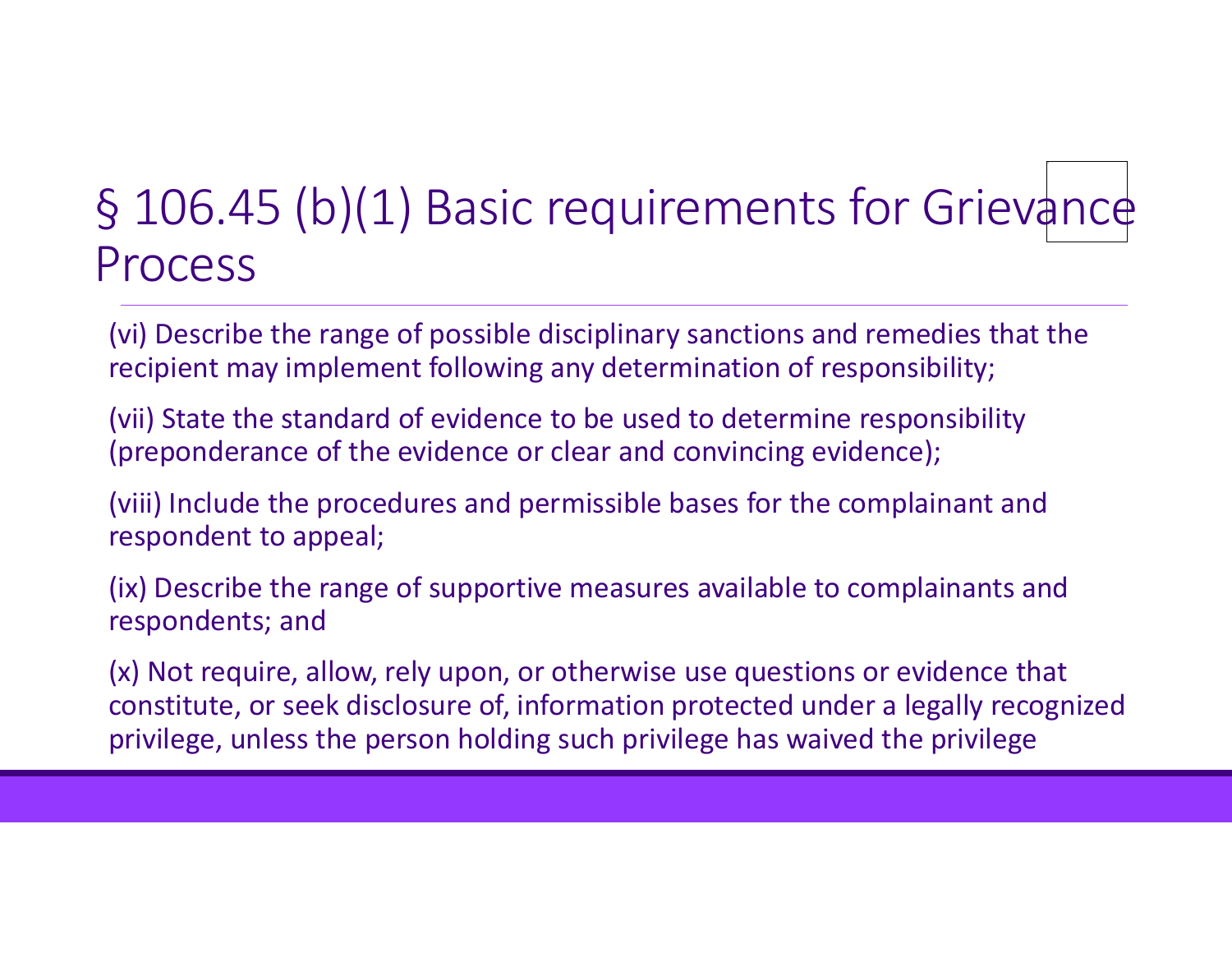## § 106.45 (b)(2) Notice of Allegations upon Receipt of Formal Complaint

#### (A) Notice of the recipient's grievance process

- (B) Notice of the allegations of sexual harassment, including:
- Sufficient details with sufficient time to prepare <sup>a</sup> response before any initial interview
- A statement that the respondent is presumed not responsible and that <sup>a</sup> determination regarding responsibility is made at the conclusion of the grievance process
- Notice must inform the parties that they may have an advisor of their choice, who may be, but is not required to be, an attorney, and may inspect and review evidence
- Notice must inform the parties of any provision in the recipient's code of conduct that prohibits knowingly making false statements or knowingly submitting false information during the grievance process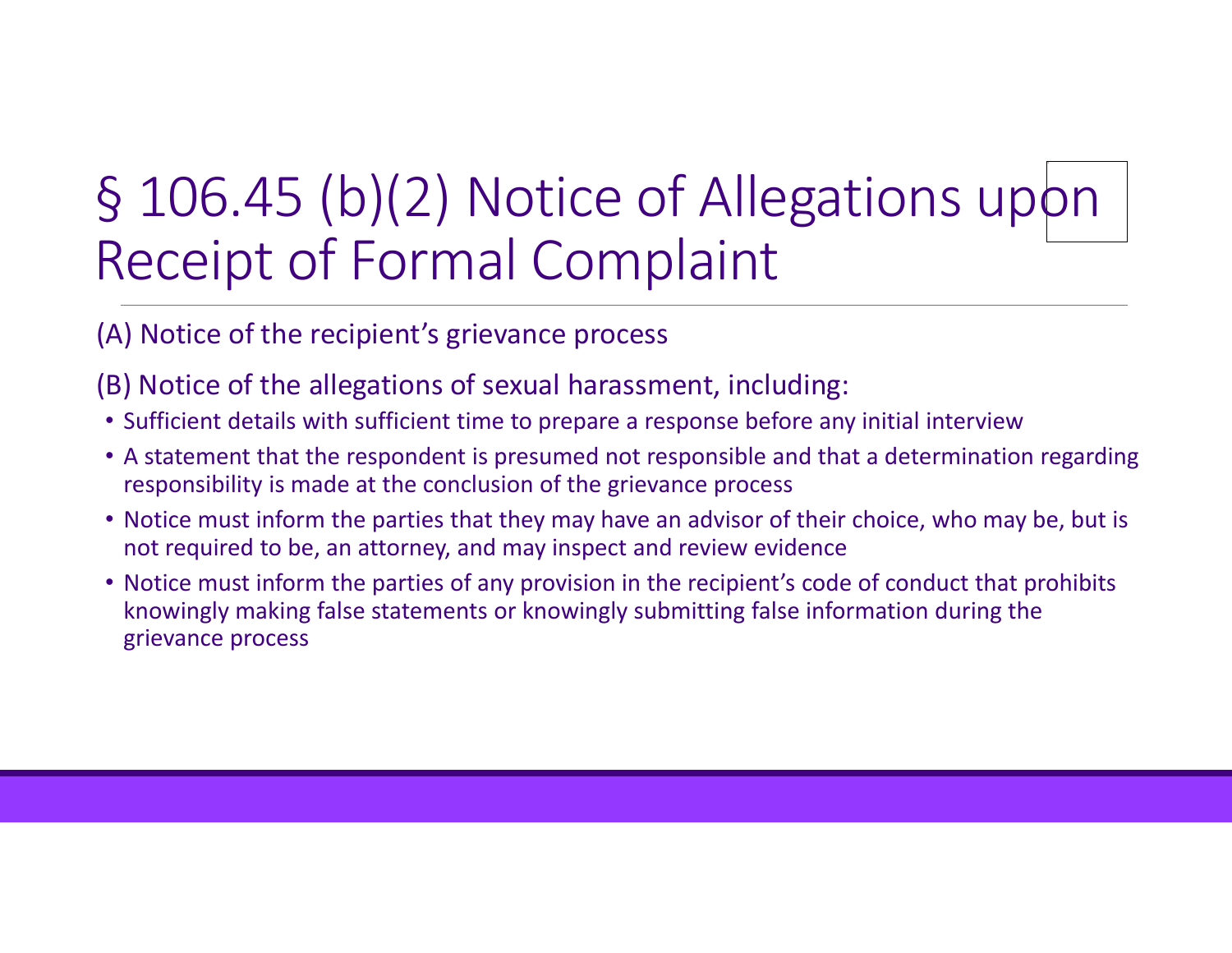## § 106.45 (b)(3) Dismissal of <sup>a</sup> Formal Complaint*—*

The recipient must dismiss <sup>a</sup> formal complaint if:

- The conduct alleged in the formal complaint would not constitute sexual harassment under Title IX even if proved,
- Did not occur in the recipient's education program or activity, or
- Did not occur against <sup>a</sup> person in the United States, then the recipient must dismiss the formal complaint;
- *Such a dismissal does not preclude action under another provision of the recipient's code of conduct.*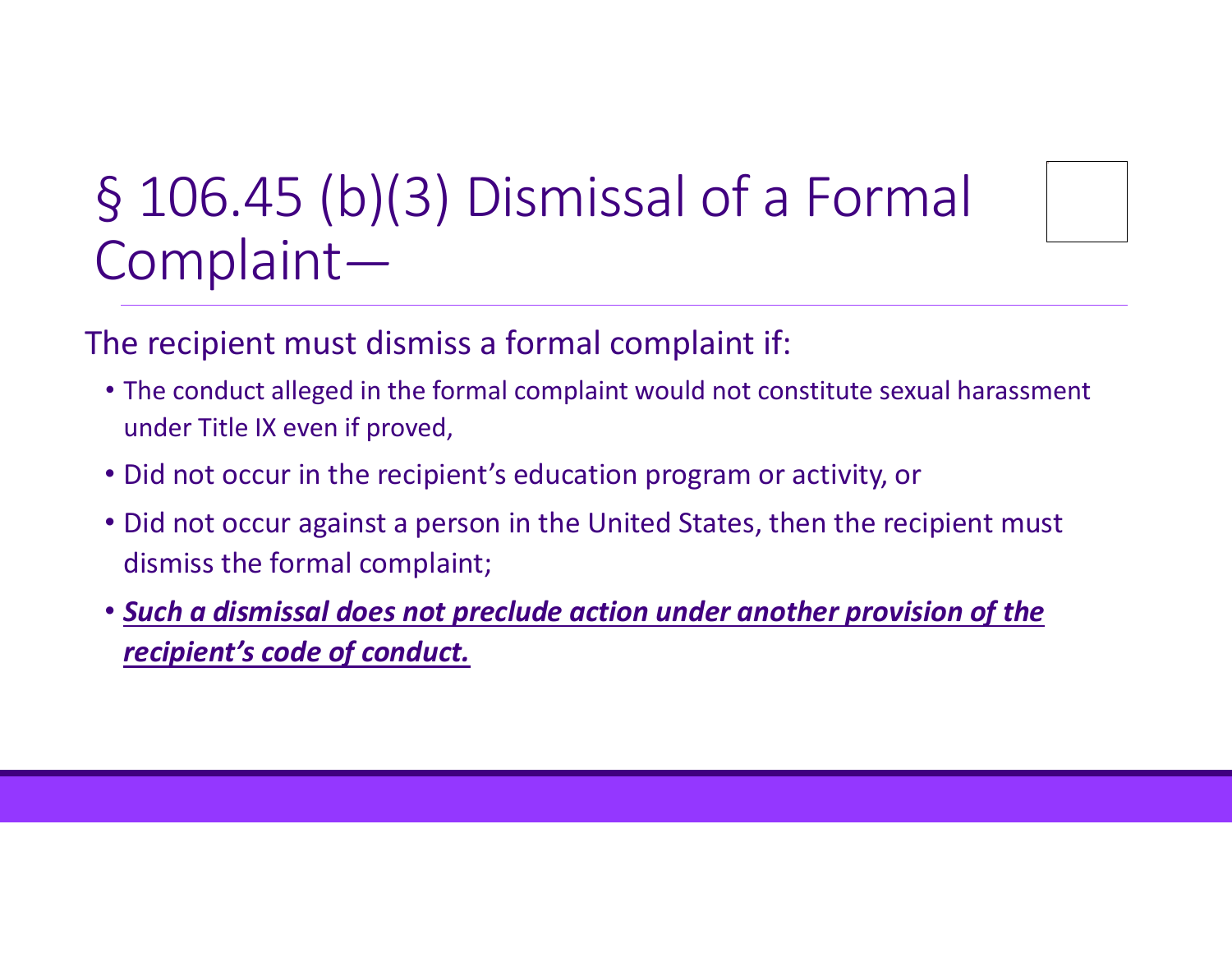## § 106.45 (b)(3) Dismissal of <sup>a</sup> Formal Complaint*—*

(ii) The recipient may dismiss the formal complaint if:

- A complainant notifies the Title IX Coordinator in writing that the complainant would like to withdraw the formal complaint;
- The respondent is no longer enrolled or employed by the recipient; or
- Specific circumstances prevent the recipient from gathering evidence sufficient to reach <sup>a</sup> determination as to the formal complaint or allegations therein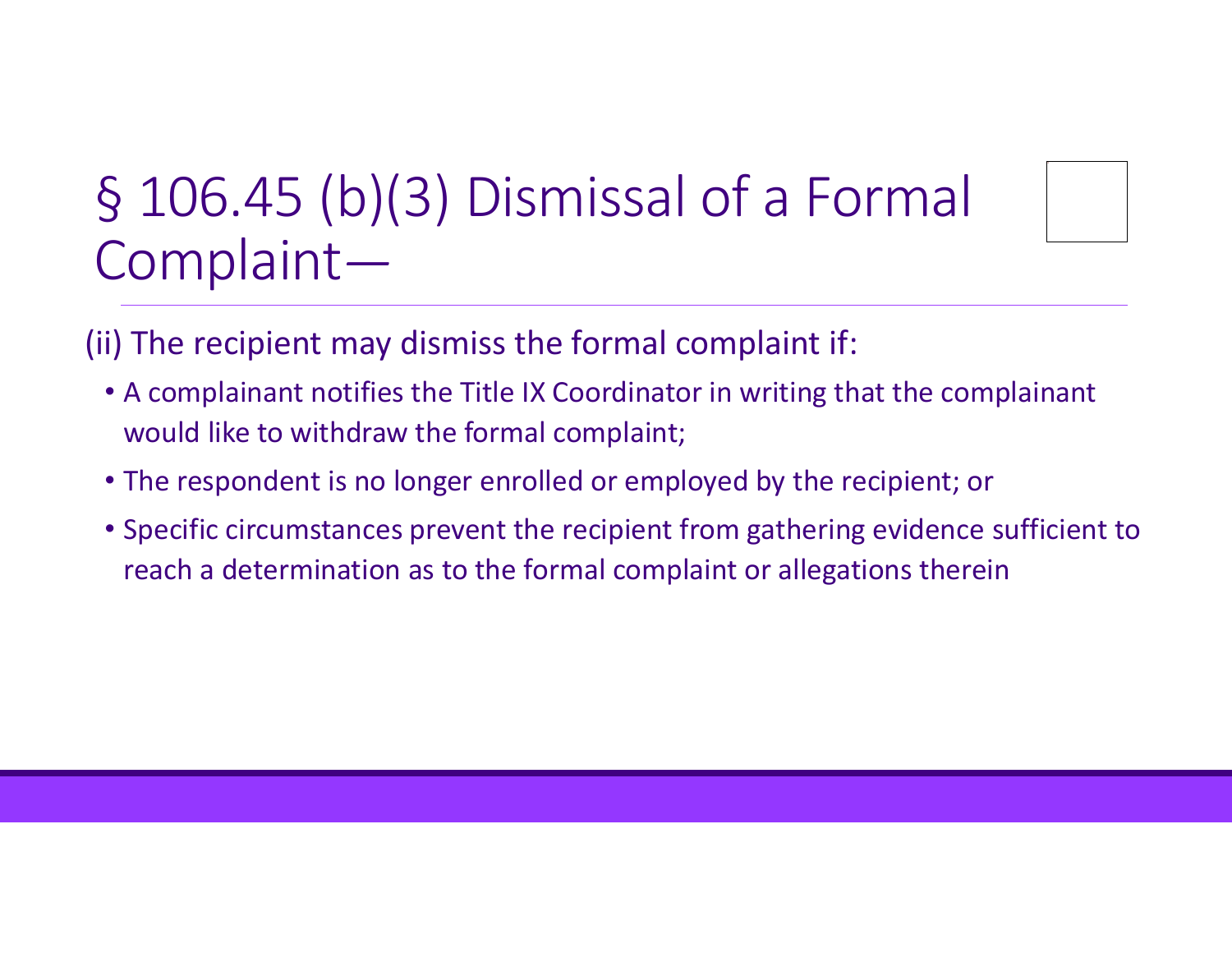## § 106.45 (b)(5) Investigation of <sup>a</sup> Formal Complaint

#### When investigating <sup>a</sup> formal complaint and throughout the grievance process, <sup>a</sup> recipient must—

- i. Ensure that the burden of proof and the burden of gathering evidence sufficient to reach <sup>a</sup> determination regarding responsibility rest on the recipient and not on the parties;
- ii. Provide an equal opportunity for the parties to present witnesses, including fact and expert witnesses, and other inculpatory and exculpatory evidence;
- iii. Not restrict the ability of either party to discuss the allegations under investigation or to gather and present relevant evidence;
- iv. Provide the parties with the same opportunities to have others present during any grievance proceeding, including an advisor of their choice;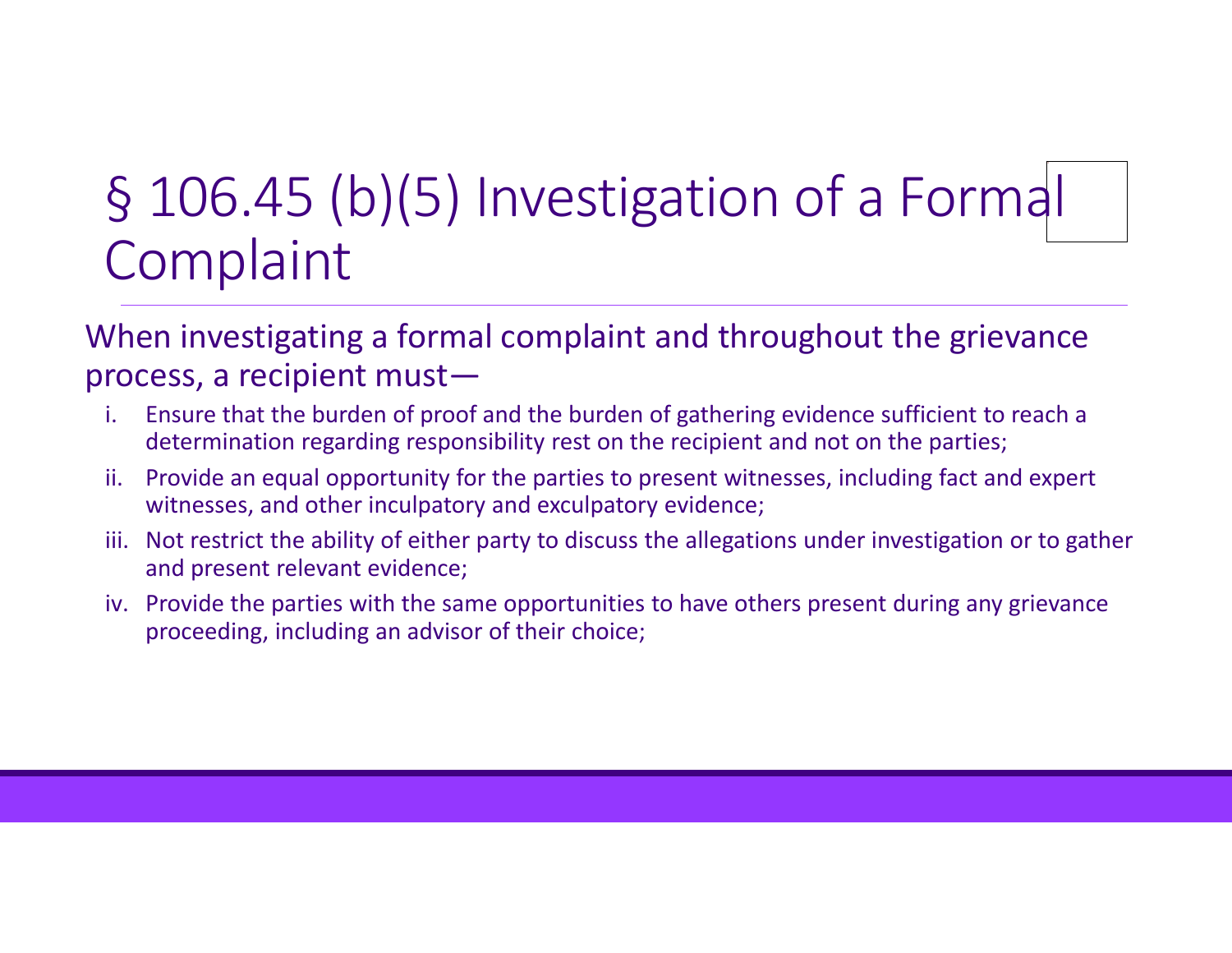### § 106.45 (b)(5) Investigation of <sup>a</sup> Formal Complaint

When investigating <sup>a</sup> formal complaint and throughout the grievance process, <sup>a</sup> recipient must—

- v. Provide, to <sup>a</sup> party whose participation is invited or expected, written notice of the date, time, location, participants, and purpose of all hearings, investigative interviews, or other meetings, with sufficient time for the party to prepare to participate;
- vi. Provide both parties an equal opportunity to inspect and review any evidence obtained as part of the investigation that is directly related to the allegations raised in <sup>a</sup> formal complaint; and
- vii. Create an investigative report that fairly summarizes relevant evidence and, at least 10 days prior to <sup>a</sup> hearing or other time of determination regarding responsibility, send to each party and the party's advisor, if any, the investigative report, for their review and written response.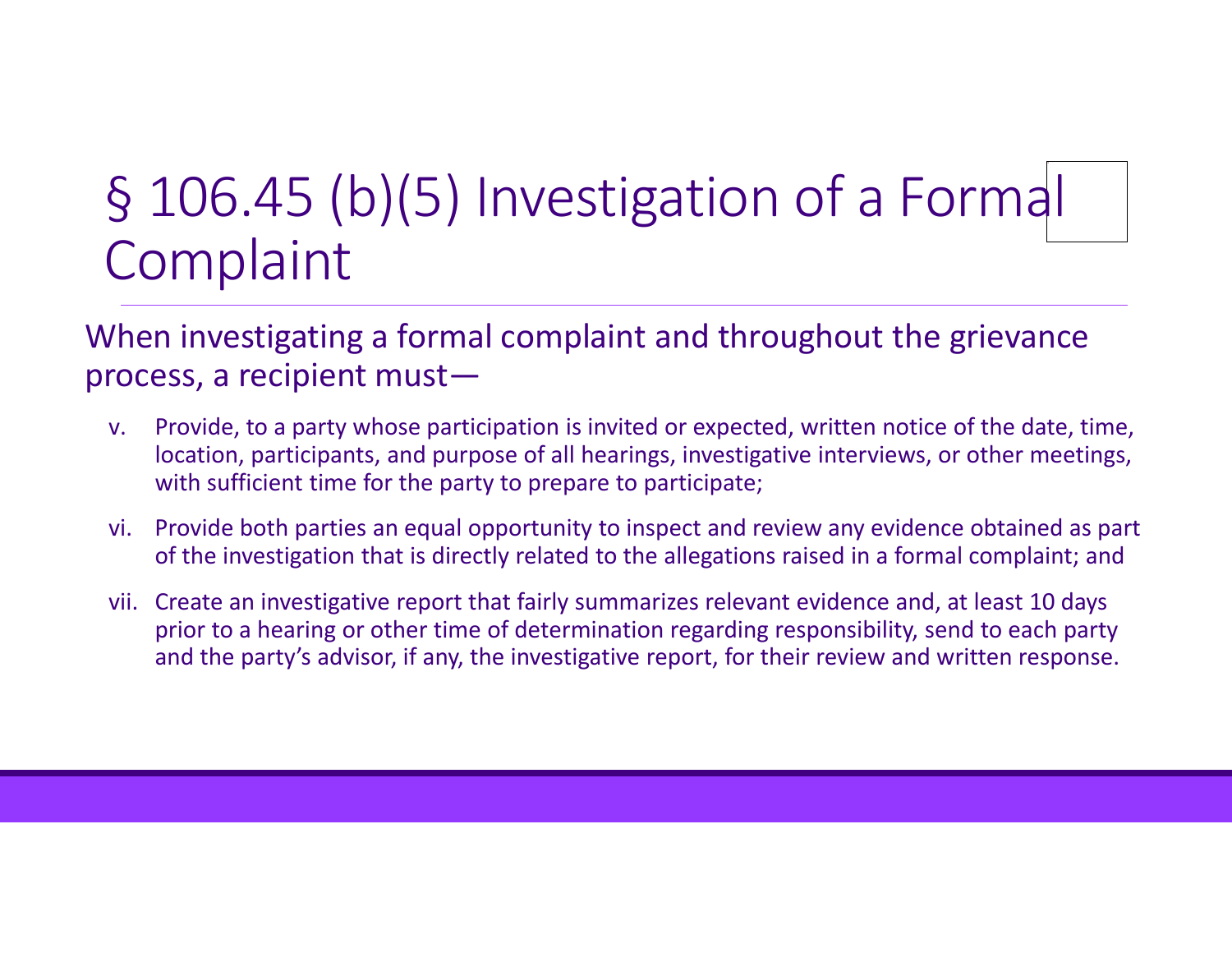

## § 106.45 (b)(6) Hearings

#### **For postsecondary institutions, the recipient's grievance process must provide for <sup>a</sup> live hearing**

- At the live hearing, the decision‐maker(s) must permit each party's advisor to ask the other party and any witnesses all relevant questions and follow‐up questions, including those challenging credibility
- Such cross‐examination at the live hearing must be conducted directly, orally, and in real time by the party's advisor of choice and never by <sup>a</sup> party personally
- At the request of either party, the recipient must provide for the live hearing to occur with the parties located in separate rooms with technology enabling the decision‐maker(s) and parties to simultaneously see and hear the party or the witness answering questions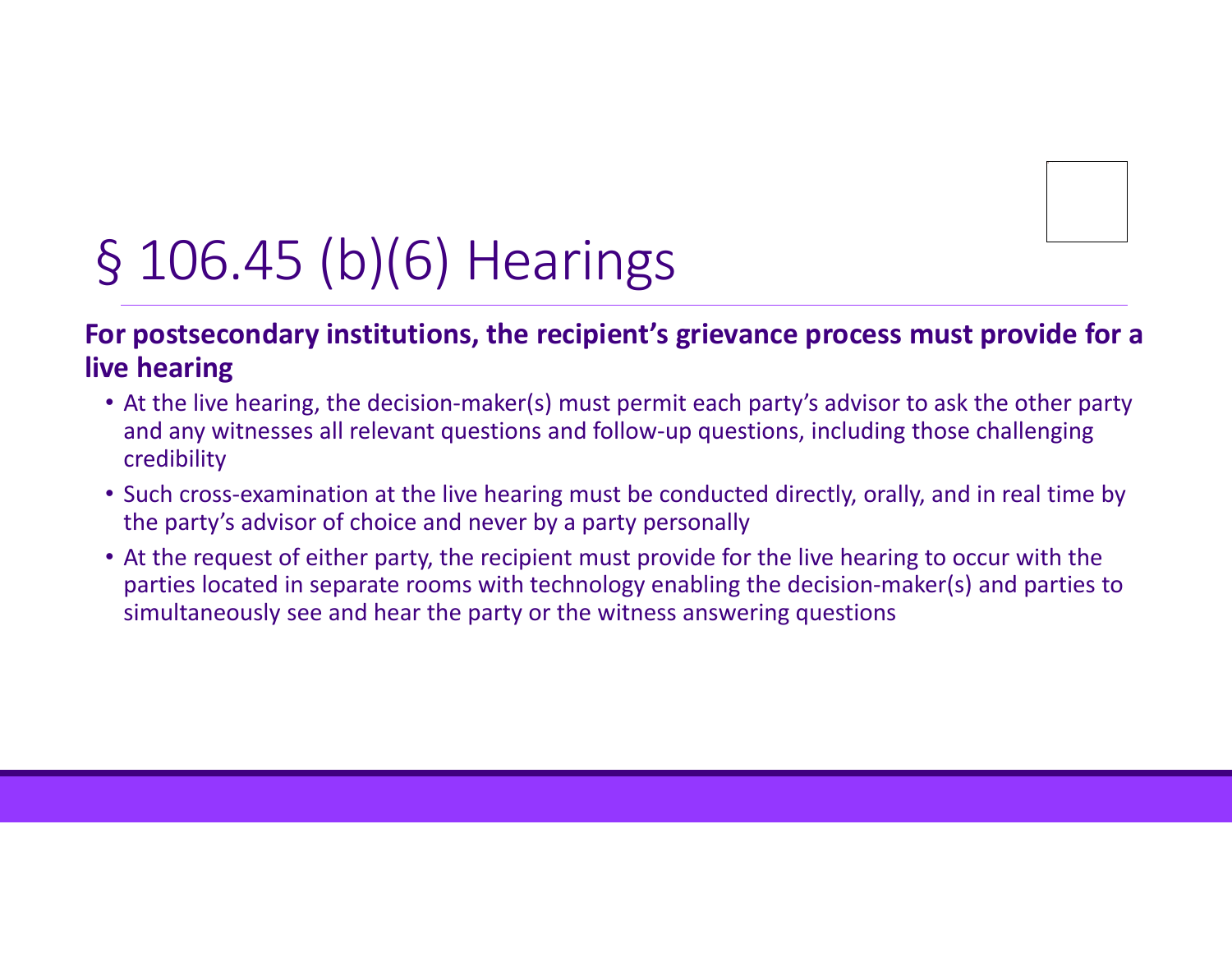

## § 106.45 (b)(6) Hearings

#### **Only relevant cross‐ examination and other questions may be asked of <sup>a</sup> party or witness**

- Before a complainant, respondent, or witness answers a cross-examination or other question, the decisionmaker(s) must first determine whether the question is relevant and explain any decision to exclude <sup>a</sup> question as not relevant
- If <sup>a</sup> party does not have an advisor present at the live hearing, the recipient must provide without fee or charge to that party, an advisor of the recipient's choice, who may be, but is not required to be, an attorney, to conduct cross‐examination on behalf of that party
- Questions and evidence about the complainant's sexual predisposition or prior sexual behavior are not relevant, unless such questions and evidence about the complainant's prior sexual behavior are offered to prove that someone other than the respondent committed the conduct alleged by the complainant, or if the questions and evidence concern specific incidents of the complainant's prior sexual behavior with respect to the respondent and are offered to prove consent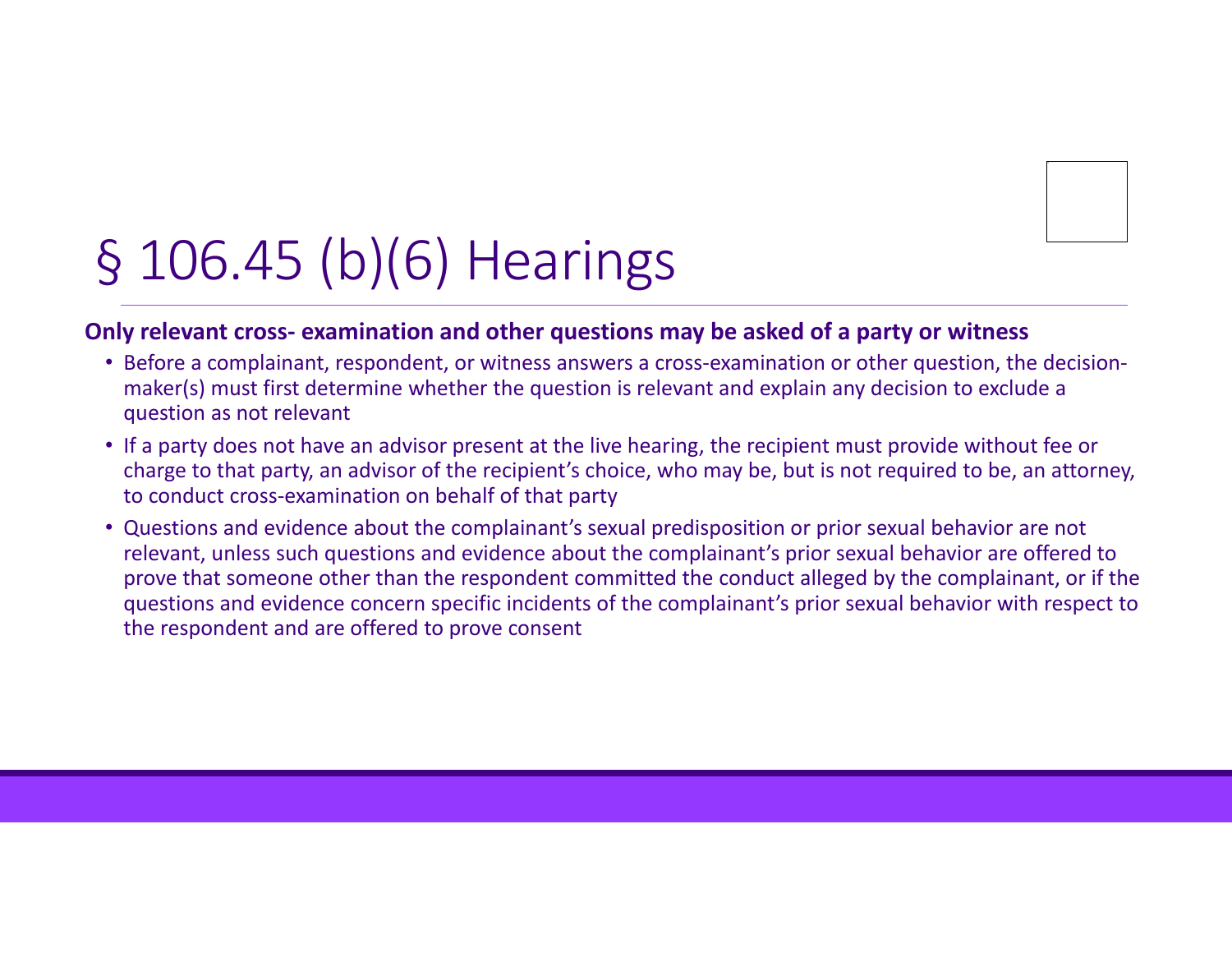## § 106.45 (b)(6) Hearings

- If <sup>a</sup> party or witness does not submit to cross‐examination at the live hearing, the decision‐maker(s) must not rely on any statement of that party or witness in reaching <sup>a</sup> determination regarding responsibility
- Live hearings may be conducted with all parties physically present in the same geographic location or, at the recipient's discretion, any or all parties, witnesses, and other participants may appear at the live hearing virtually, with technology enabling participants simultaneously to see and hear each other
- Recipients must create an audio or audiovisual recording, or transcript, of any live hearing and make it available to the parties for inspection and review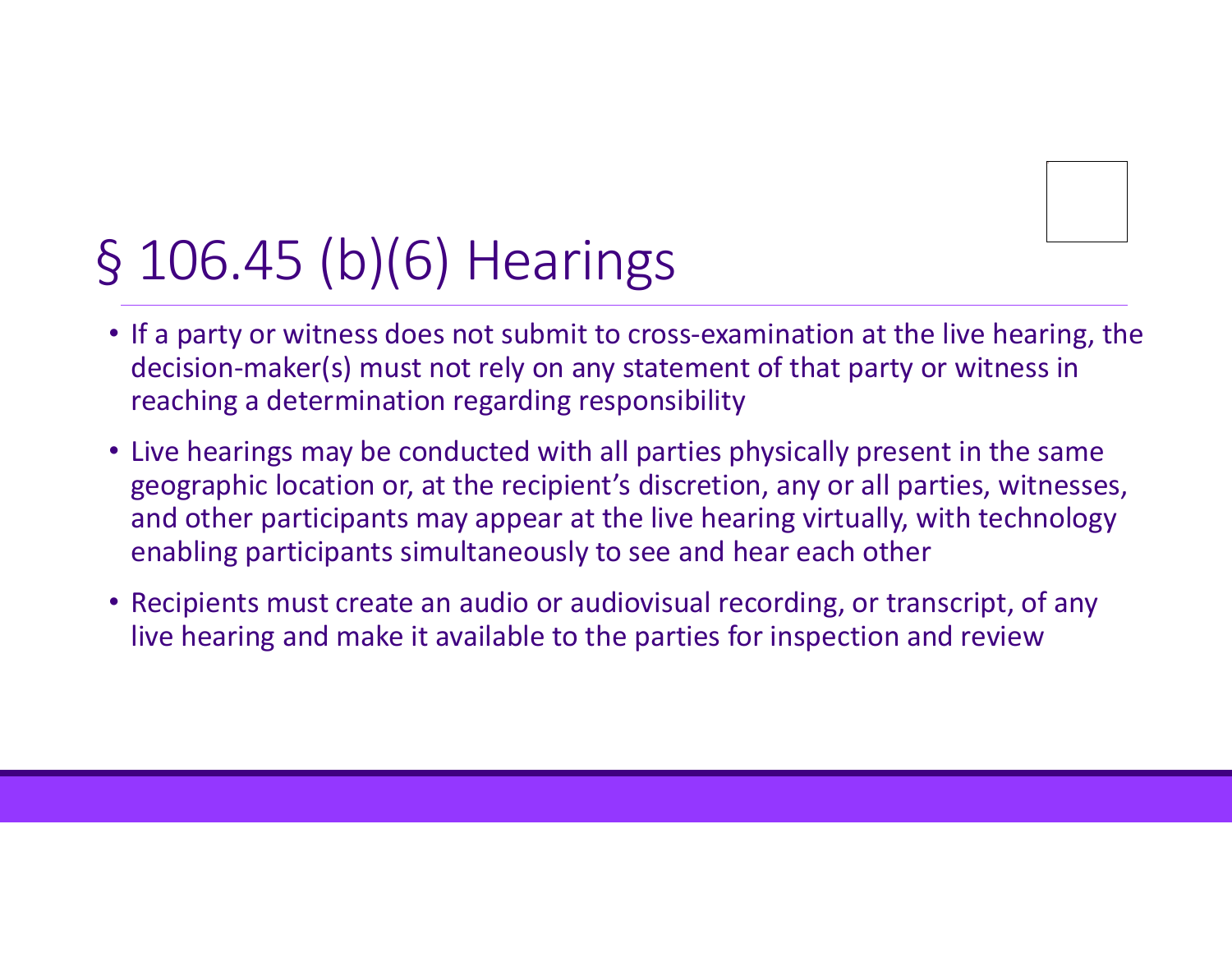## § 106.45 (b)(7) Determination Regarding Responsibility.

- •The decision‐maker(s), who cannot be the same person(s) as the Title IX Coordinator or the investigator(s), must issue <sup>a</sup> written determination regarding responsibility
- •The written determination must include
	- o Identification of the allegations potentially constituting sexual harassment;
	- $\circ$  A description of the procedural steps taken from the receipt of the formal complaint through the determination;
	- $\circ$  Findings of fact supporting the determination;
	- $\circ$  Conclusions regarding the application of the recipient's code of conduct to the facts;
	- $\circ$  A statement of, and rationale for, the result as to each allegation; and
	- $\circ$  The recipient's procedures and permissible bases for the complainant and respondent to appeal.
- •The recipient must provide the written determination to the parties simultaneously
- •The Title IX Coordinator is responsible for effective implementation of any remedies.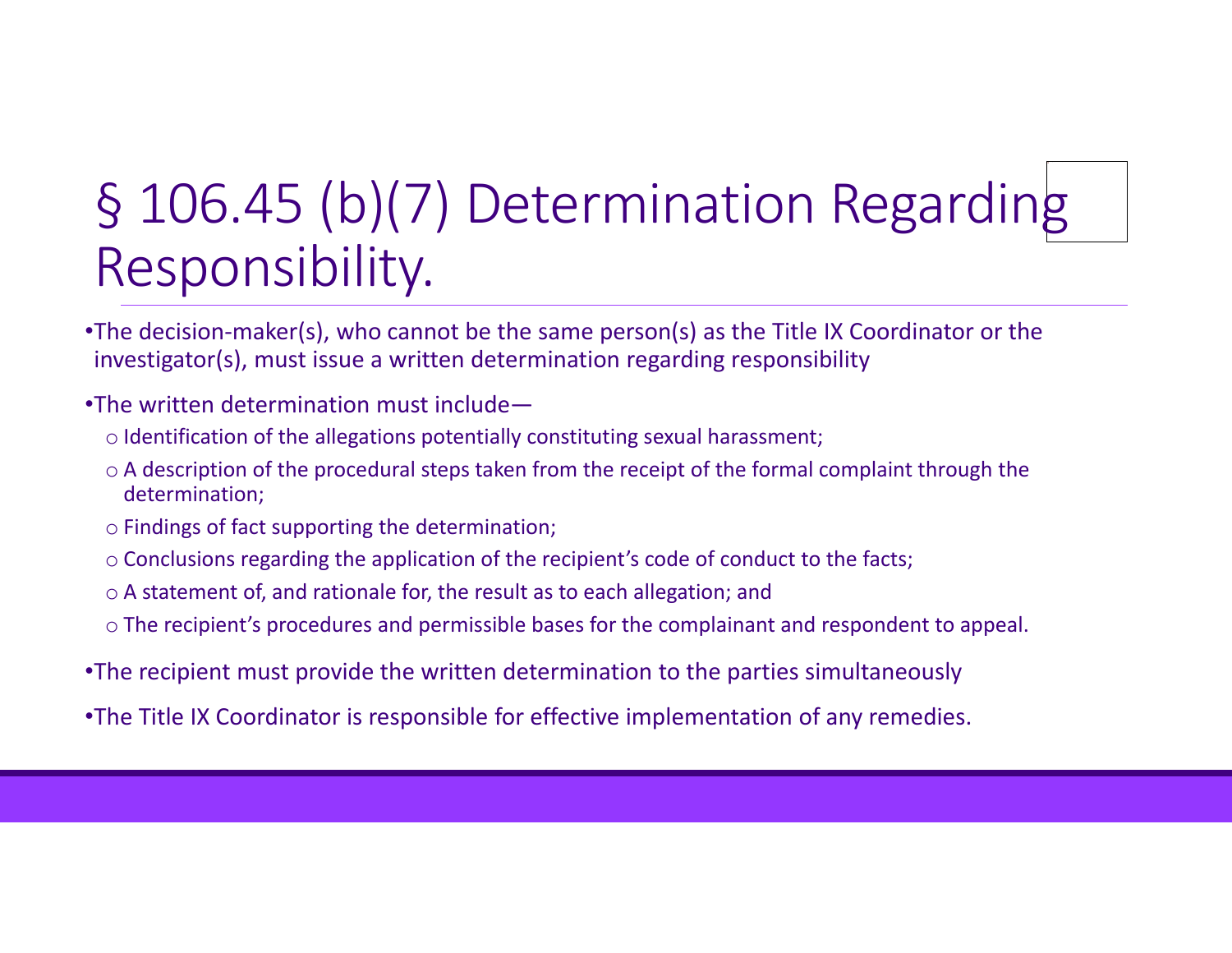## § 106.45 (b)(8) Appeals

A recipient must offer both parties an appeal from <sup>a</sup> determination regarding responsibility, and from <sup>a</sup> recipient's dismissal of <sup>a</sup> formal complaint or any allegations therein, on the following bases:

- Procedural irregularity that affected the outcome of the matter;
- New evidence that was not reasonably available at the time the determination regarding responsibility or dismissal was made, that could affect the outcome of the matter; and
- The Title IX Coordinator, investigator(s), or decision‐maker(s) had <sup>a</sup> conflict of interest or bias that affected the outcome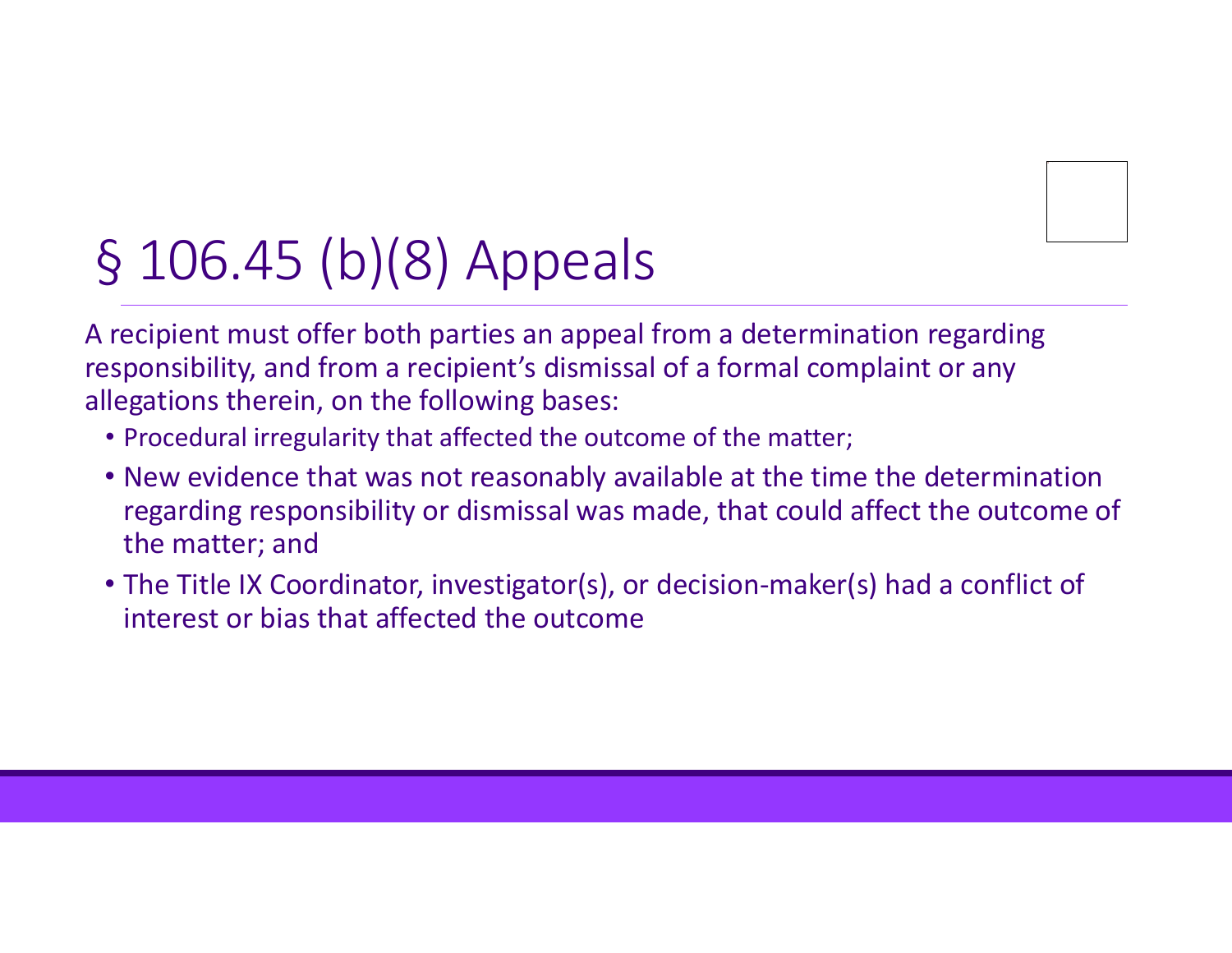## § 106.45 (b)(9) Informal Resolution

At any time prior to reaching <sup>a</sup> determination regarding responsibility the recipient may facilitate an informal resolution process, such as mediation, that does not involve <sup>a</sup> full investigation and adjudication, provided that the recipient:

- Provides to the parties <sup>a</sup> written notice disclosing the allegations and the requirements of the informal resolution process;
- Notifies parties that any time prior to agreeing to <sup>a</sup> resolution, any party has the right to withdraw from the informal resolution process and resume the grievance process with respect to the formal complaint;
- Obtains the parties' voluntary, written consent to the informal resolution process; and
- Does not offer or facilitate an informal resolution process to resolve allegations that an employee sexually harassed <sup>a</sup> student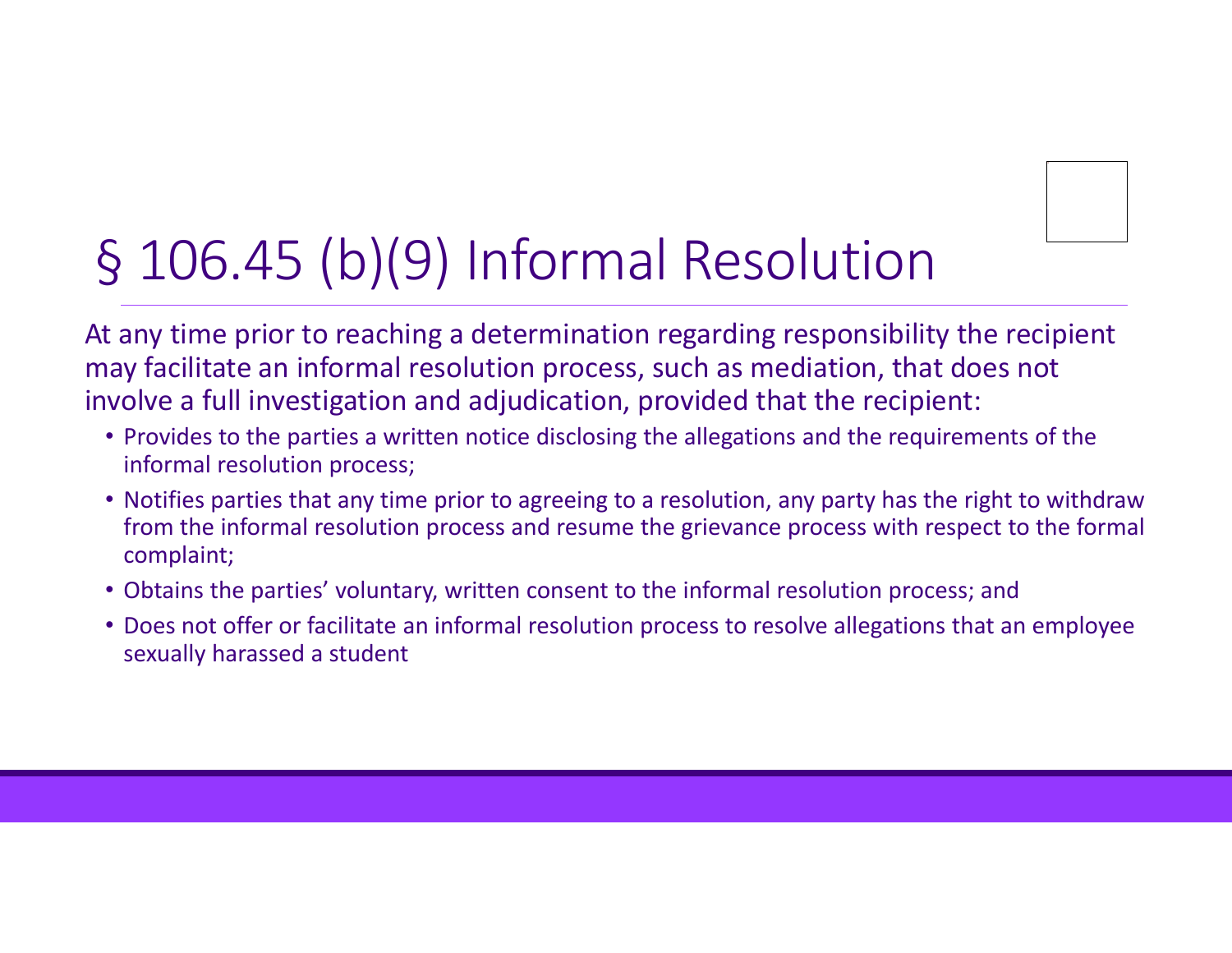## § 106.45 (b)(10) Recordkeeping

#### **A recipient must maintain for <sup>a</sup> period of seven years records of:**

- Each sexual harassment investigation including any determination regarding responsibility and any audio or audiovisual recording or transcript required, any disciplinary sanctions imposed on the respondent, and any remedies provided;
- Any appeal and the result therefrom;
- Any informal resolution and the result therefrom; and
- All materials used to train Title IX Coordinators, et. al.
	- oThese training materials must be publicly available on the recipient's website, or if the recipient does not maintain <sup>a</sup> website then upon request.

In response to receipt of actual knowledge of sexual harassment, <sup>a</sup> recipient must create, and maintain for <sup>a</sup> period of seven years, records of any actions, including any supportive measures, taken in response to <sup>a</sup> report or formal complaint of sexual harassment.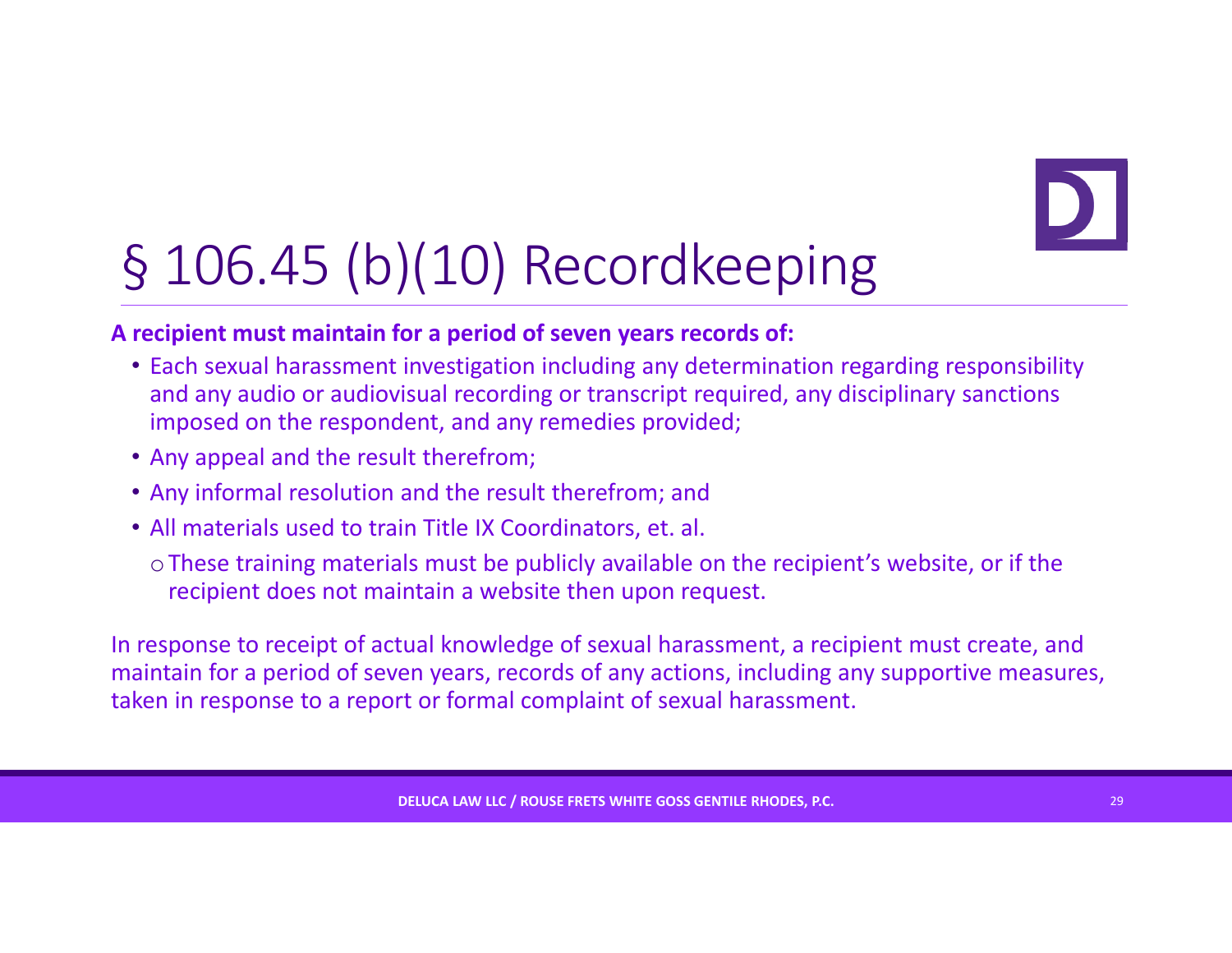## § 106.71 – Retaliation Prohibited

- No recipient or other person may intimidate, threaten, coerce, or discriminate against any individual for the purpose of interfering with any right or privilege secured by Title IX or, or because the individual has made <sup>a</sup> report or complaint, testified, assisted, or participated or refused to participate in any manner in <sup>a</sup> Title IX investigation, proceeding, or hearing
- Except as otherwise noted in the regulations, the recipient must keep confidential the identity of any individual who has made <sup>a</sup> report or complaint of sex discrimination, including any complainant, any individual who has been reported to be the perpetrator of sex discrimination, any respondent, and any witness.
- Charging an individual with <sup>a</sup> code of conduct violation for making <sup>a</sup> materially false statement in bad faith in the course of <sup>a</sup> grievance proceeding does not constitute retaliation, provided, however, that <sup>a</sup> determination regarding responsibility, alone, is not sufficient to conclude that any party made <sup>a</sup> materially false statement in bad faith.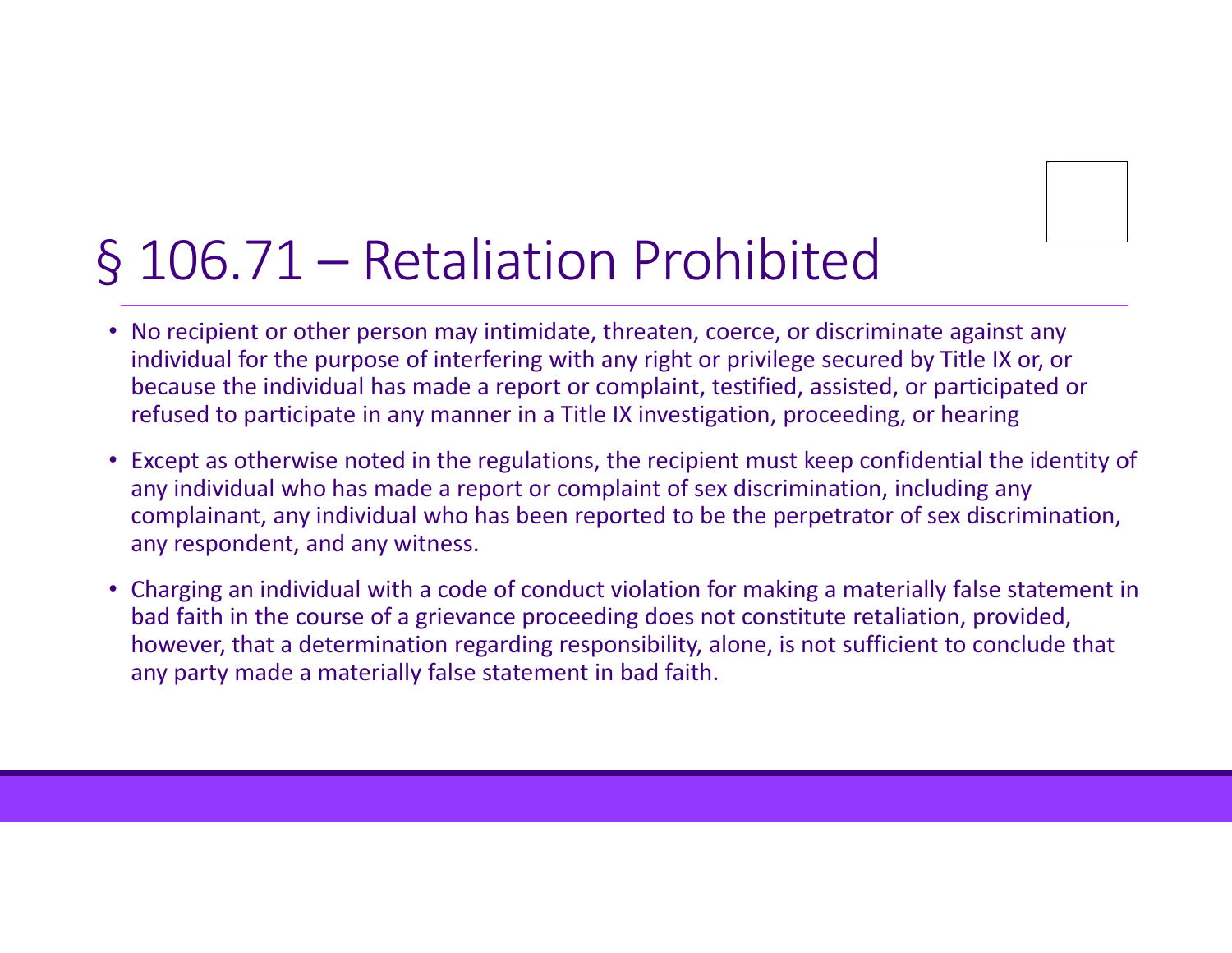

# QUESTIONS???

**DELUCA LAW LLC / ROUSE FRETS WHITE GOSS GENTILE RHODES, P.C.** <sup>31</sup>